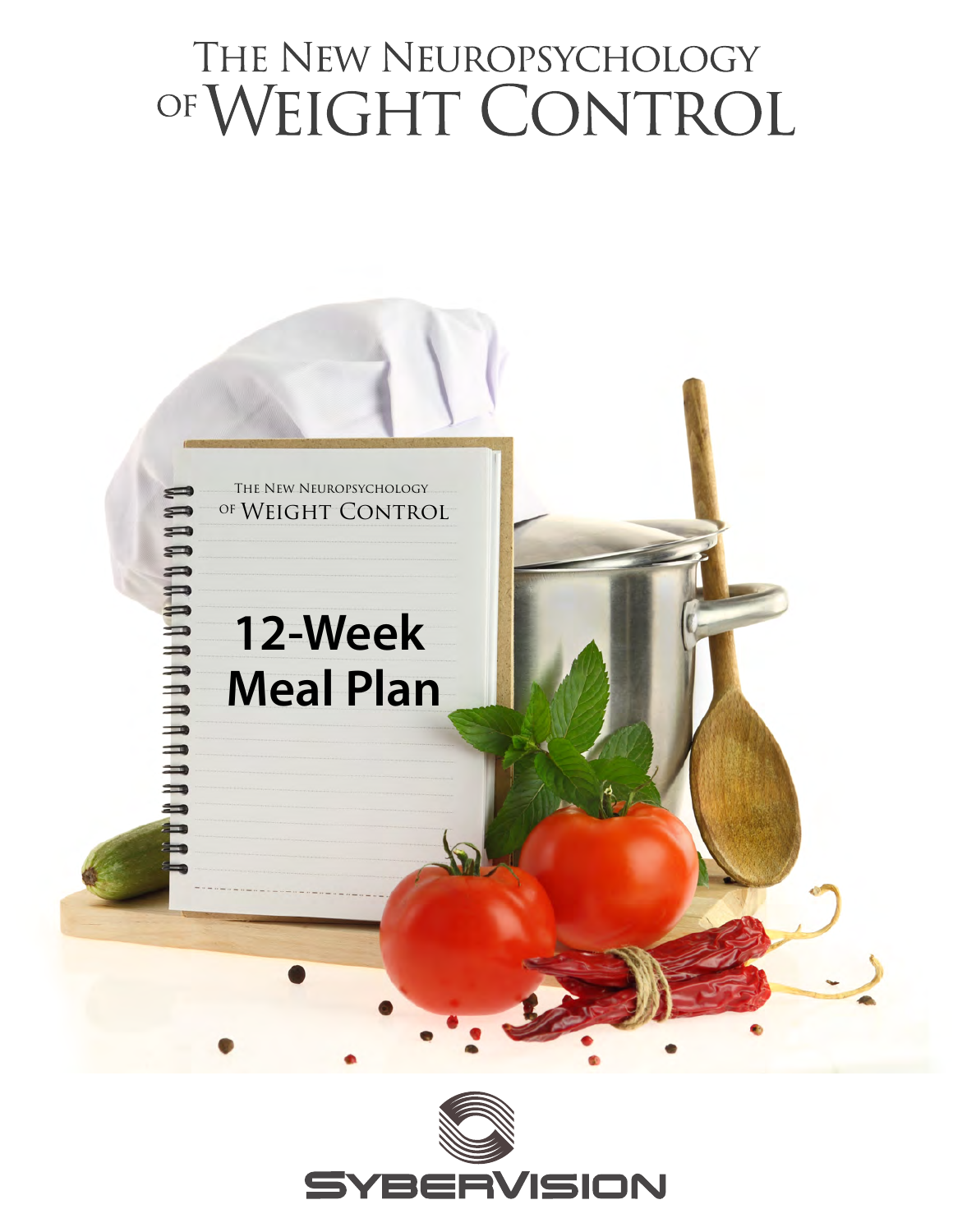## The 12-Week Meal Plan

### **INTRODUCTION**

This program is designed to assist you in making lifestyle changes as easily as possible. When you are going to the grocery store, take the shopping list with you. If you are feeding more than one person on this full program, you will want to increase the amount of individual fruits that you buy according to the number of people you are serving.

If you live in a large city you probably won't have any trouble finding the grocery items. If you live in a smaller area, some items may be harder to find.

Whole wheat pasta is available in health food stores and in larger grocery stores. Some of the larger grocery stores have special health food sections; browse through this area for ideas. If you can't find the whole wheat pasta specified, then use regular pasta as a replacement or a vegetable pasta if available. If you cannot find a suggested fruit for a snack, replace it with another fruit that you enjoy.

Cold-pressed oils are polyunsaturated fats which have not gone through the hydrogenation process. They contain essential fatty acids that promote the formation of healthy prostaglandins—types of hormones necessary to the immune system and necessary for a fat-burning metabolism. Some varieties of cold-pressed oils include olive, safflower, soybean, linseed, walnut, and sunflower. Olive oil is highly recommended.

The label will list the oil as cold-pressed or expeller-procssed if it falls into this category. Cold-pressed oils may be purchased in many supermarkets and health food stores.

### **Quick and Easy to Use Recipes**

All recipes were chosen on the basis of being fairly quick and easy to fix. Frozen vegetables were used in the grocery shopping list because they are faster and easier to fix than fresh vegetables. If fresh vegetables are available and preferable to you, by all means substitute fresh vegetables over frozen.

If you are using fresh vegetables, prepare a large amount. Refrigerate them and then you can quickly and easily microwave them when ready to eat.

Most of the recipes are for four to six servings. If you are living alone, or if you are cook-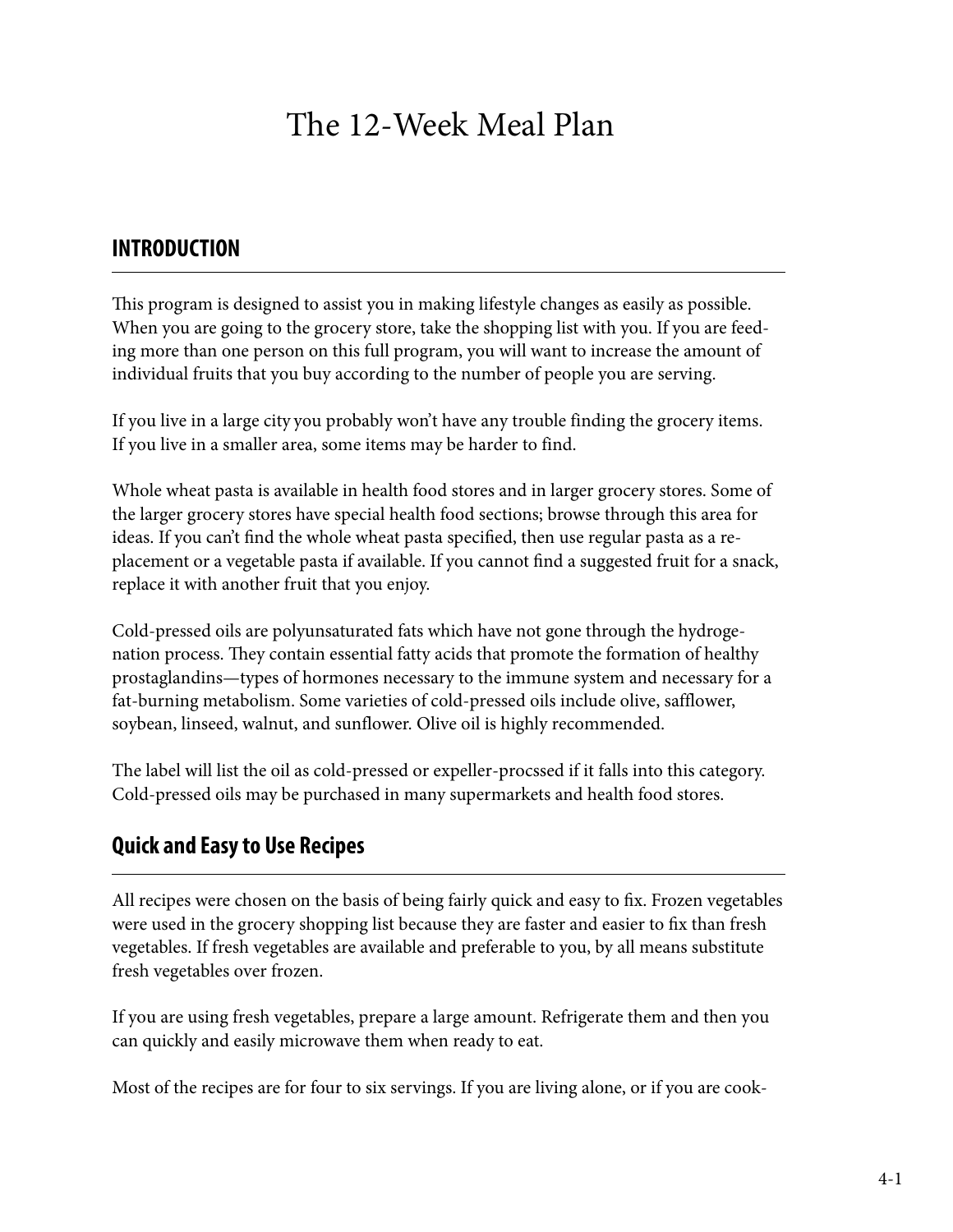ing for just one other person, make the full amount and eat the rest of the meal as leftovers. Or if you prefer, freeze the meal for a later date and take it out when you are in a hurry or when you don't feel like cooking that night. Another option is to use last night's dinner for lunch the next day. If you work at home, there is no problem with doing that. If you work away from home and have access to a microwave, this is a good way to have a hearty lunch. If you don't have access to a microwave, then a hot food thermos will keep it warm.

The fat content of all recipes is 20 percent or lower. (This percentage does not include the addition of the recommended three to four servings of good fat per day such coconut oil and nuts. Calories from these healthful sources don't count).

Each daily set of menus averages around 1500 calories. This is a good amount for women to start at. If men are eating these recipes too, they will want to eat about 1/3 more than is listed, or at least 500 calories more.

We can't emphasize enough eating until you are satisfied and getting enough calories each day. It may seem like a lot of food as you begin this program if you were previously eating 1000 calorics or less each day. Do your best to get plenty of fresh fruit and vegetables each day. We have attempted to keep whole grain dishes in proportion with vegetable and fruit servings each day

### **Desert Recipes Listed**

Dessert recipes are listed in the recipe section. We have emphasized using recipes that don't contain any sugar. The dessert recipes were not calculated in the weekly totals. If you want to use one of these recipes, then be sure to add the ingredients to your shopping list to assure you have all the food items available for baking.

Every meal is listed for the first three weeks. Starting the fourth week, two meals were removed. This will give you an opportunity to choose what you would like or to use these meals for eating leftovers.

If you choose a recipe be sure to add the ingredients to your fourth week shopping list. In the fifth week, four meals were removed. Again, this gives you an opportunity to repeat favorite meals or to have leftovers.

Whenever choosing a recipe, be sure to add the ingredients to your fifth week shopping list. In the sixth week, six meals were removed, and so on with each week having two more meals removed.

Eating healthy can be fun and can taste good too. Healthy eating in the past meant eating "weird" foods, bur we think you will find that this isn't so.

Take these lifestyle changes as a challenge and focus on feeding yourself and your family well and healthily. Bon appetit!!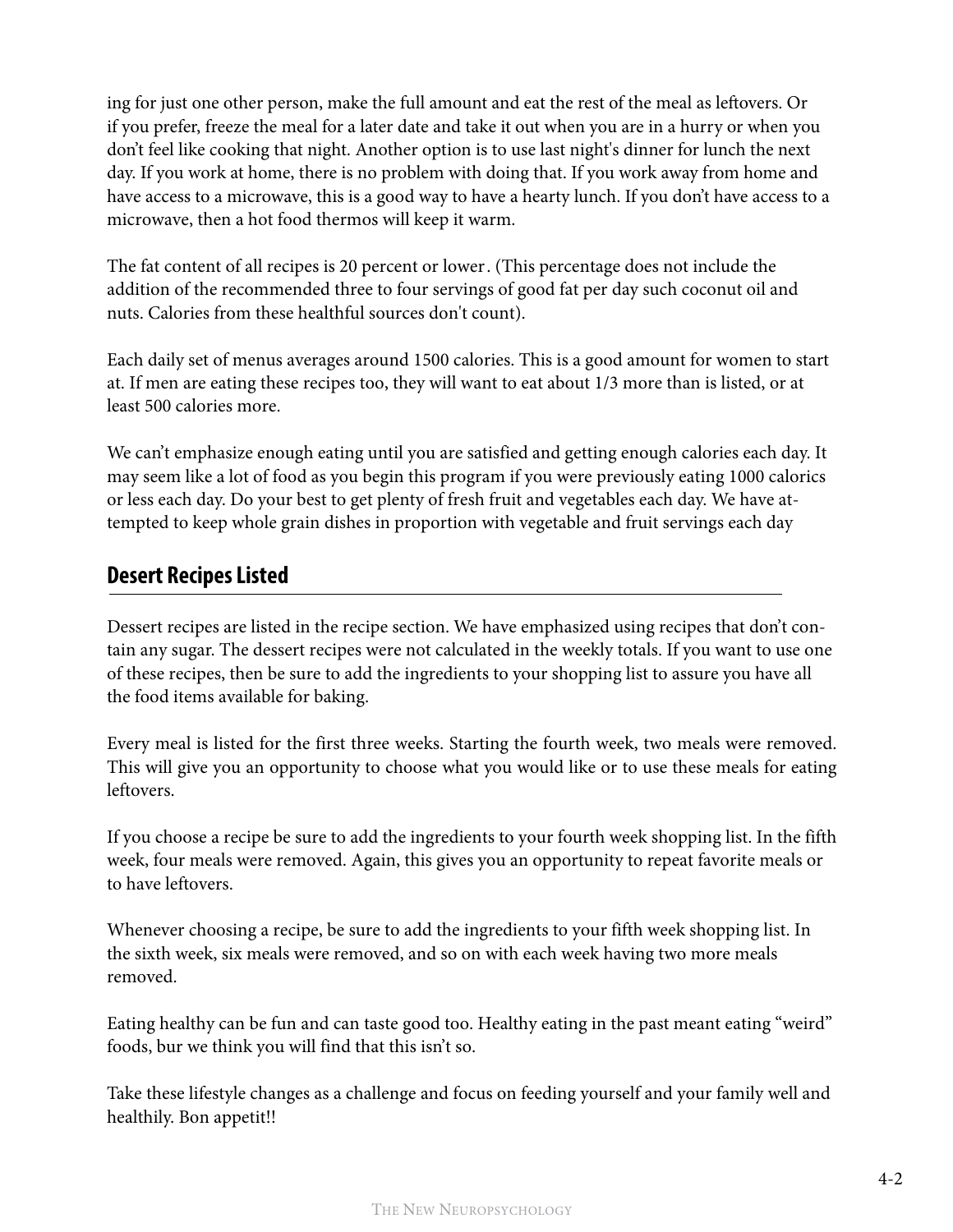### **SPECIAL GUIDELINES**

**ACCEPTABLE COLD CEREALS** (Listed in grams (g) by he amount of sucrose or other added sugars:

- Grape Nuts 0 Shredded Wheat - 0 Shredded Wheat 'n Bran - 0 S Spoon Size Shredded Wheat - 0 Cheerios - 1 g Kellogg's Com Flakes - 2 g Nutri Grain Wheat Cereal - 2g Post Corn Flakes - 2g Corn Chex - 3 g Crispix - 3 g
- Kix 3 g Rice Chex - 2 g Total Corn Flakes - 2 g Post Crispy Critters - 3 g Product 19 - 3 g Rice Krispies - 3 g S Special K - 3 g Wheat Chex - 3 g Wheaties - 3 g Whole Wheat Total - 3 g

### **ACCEPTABLE COOKED CEREALS** (No sugar added)

Cream of Rice Cream of Wheat Grits Malt-o-Meal Oat Bran - plain - all brands Oatmeal - plain - all brands - Quick or old fashioned Uncle Sam Wheat Hearts Wheatena Zoom

### **EATING LUNCH OUT**

### **Fast Food Restaurants:**

- 1. Occasionally order a hamburger without mayonnaise or special sauce and no salt.
- 2. Chicken salad low-calorie, no-oil dressings arc available at many fast food restaurants. Salad Bars - Be careful with the salad dressing.
- 3. Baked potatoes with chili or cottage cheese,
- 4. Deli or subway sandwiches order turkey on whole wheat bun or rye bread with no mayonnaise and no oil and vinegar,
- 5. Roast chicken sandwich with no mayonnaise.
- 6. Bean burritos with hot sauce.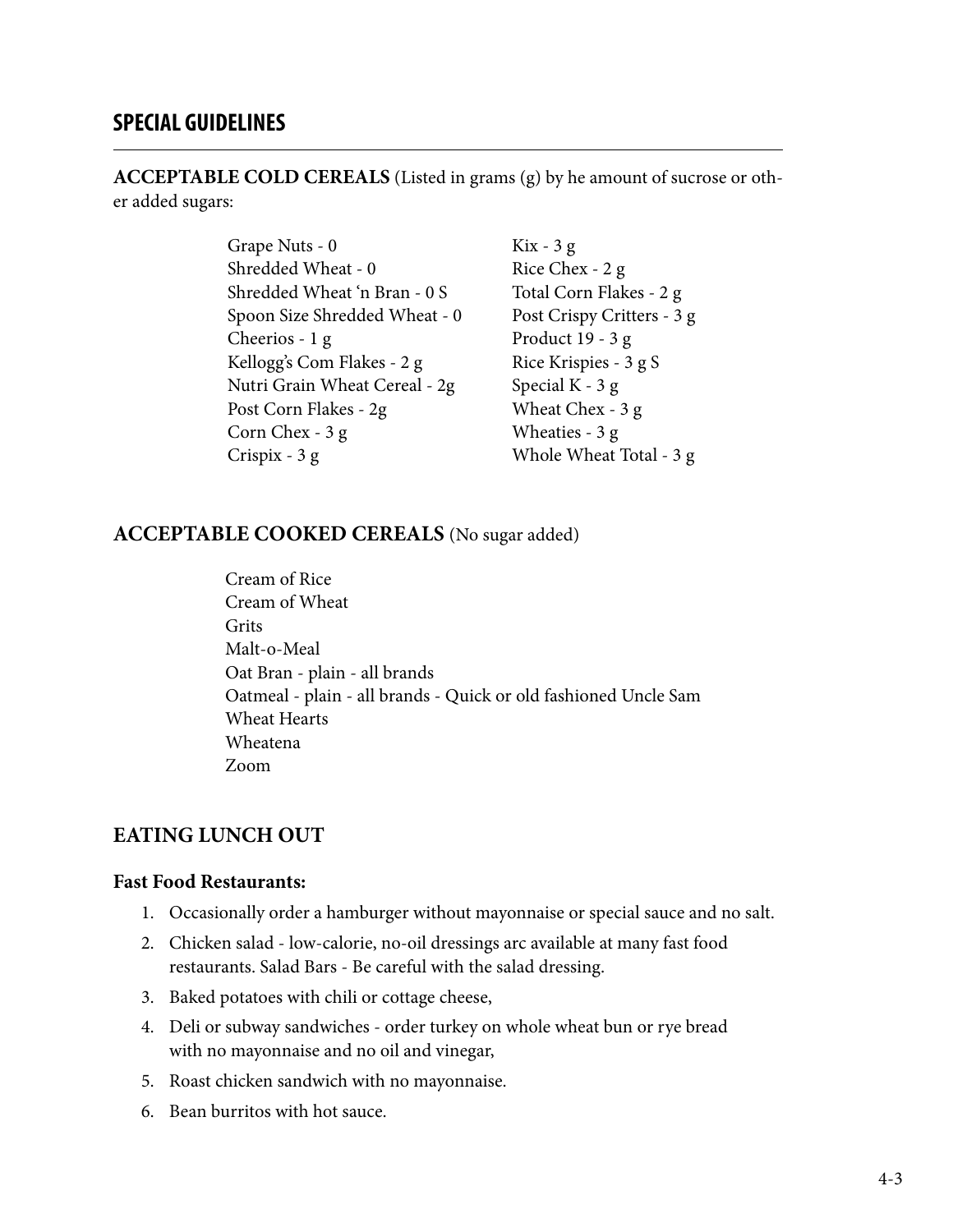|                       |                                                                             |                                                                                                                               |                                                                                                               | <b>MEAL PLAN WEEK 1</b>                                                                                                                |                                                                                                                                                      |                                                                                                        |                                                                                                       |
|-----------------------|-----------------------------------------------------------------------------|-------------------------------------------------------------------------------------------------------------------------------|---------------------------------------------------------------------------------------------------------------|----------------------------------------------------------------------------------------------------------------------------------------|------------------------------------------------------------------------------------------------------------------------------------------------------|--------------------------------------------------------------------------------------------------------|-------------------------------------------------------------------------------------------------------|
|                       | DAY ONE                                                                     | <b>DAYTWO</b>                                                                                                                 | DAY THREE                                                                                                     | DAY FOUR                                                                                                                               | DAY FIVE                                                                                                                                             | DAY SIX                                                                                                | DAY SEVEN                                                                                             |
| BREAKFAST             | Oatmeal Waffles*<br>Apple Syrup*<br>Fresh orange                            | No Sugar fruit spread<br>Whole wheat toast<br>Breakfast Shake*<br>Orange juice                                                | Breakfast potatoes*<br>Baked apple <sup>*</sup><br>Orange juice                                               | Sliced banana<br>Fat free milk<br>Corn Flakes<br>Nutri-Grain                                                                           | No sugar fruit spread<br>English muffin<br>Whole wheat<br>Fruit yogurt*<br>Orange juice                                                              | No sugar fruit spread<br>Whole wheat bread<br>Sliced banana<br>Orange juice<br>Oatmeal*<br><b>Milk</b> | Citrus fruit sauce*<br>Whole wheat pan-<br>Orange juice<br>$\text{cakes}^{\star}$                     |
| ココヱぃェ                 | Tossed salad w/lo-cal<br>dressing<br>Burrito <sup>*</sup><br>Banana<br>Milk | Sliced turkey sand-<br>wich on rye bread<br>Lettuce, tomatoes<br>Melon                                                        | sandwich on whole<br>Sliced cucumber<br>Chicken spread*<br>wheat bread<br>Lettuce<br>Tomato<br>Grapes<br>Milk | Quick vegetable beef<br>No sugar fruit spread<br>Slice whole wheat<br>Lo-cal dressing<br>Tossed salad<br>$\mathsf{sup}^\star$<br>bread | Carrot & celery sticks<br>Chicken tostada*<br>Pear                                                                                                   | Ham & cheese sand-<br>Cabbage pineapple<br>salad*<br>Milk<br>wich                                      | Carrot & celery sticks<br>Bacon, lettuce tomato<br>sandwich on whole<br>wheat bread<br>Grapes<br>Milk |
| _ z z _ <b>c</b><br>≏ | Chicken ala King*<br>Green beans<br>Brown rice<br>Squash<br>Milk            | Tossed salad wit lo-cal<br>Lemon basil chicken*<br>Baked potato (bake<br>extra for breakfast)<br>Broccoli<br>dressing<br>Milk | Enchilada casserole*<br>Lo-cal dressing<br>lossed salad<br><b>Milk</b><br>Peas<br>r,                          | Small new potatoes<br>Halibut paprika*<br>Cooked spinach<br>Cooked carrots<br>Milk                                                     | whole wheat spaghetti* Tossed salad/w lo-cal<br>Tossed salad w/lo-cal<br>Cooked zucchini S<br>Spaghetti sauce on<br>French bread<br>dressing<br>Milk | Apple-carrot muffins*<br>Bean stew <sup>*</sup><br>dressing<br>Milk                                    | Hen on the Nest <sup>*</sup><br>cal dressing Milk<br>Tossed salad Lo-<br>Cooked carrots<br>Brown rice |
| ぃ౽⋖∪≍ぃ                | Popcorn                                                                     | (Bake extra for<br>Baked apple <sup>*</sup><br>breakfast)                                                                     | ./2 grapefruit                                                                                                | Grapes                                                                                                                                 | Apple                                                                                                                                                | Orange                                                                                                 | Banana                                                                                                |
|                       | *Recipe included in study guide                                             |                                                                                                                               |                                                                                                               |                                                                                                                                        |                                                                                                                                                      |                                                                                                        |                                                                                                       |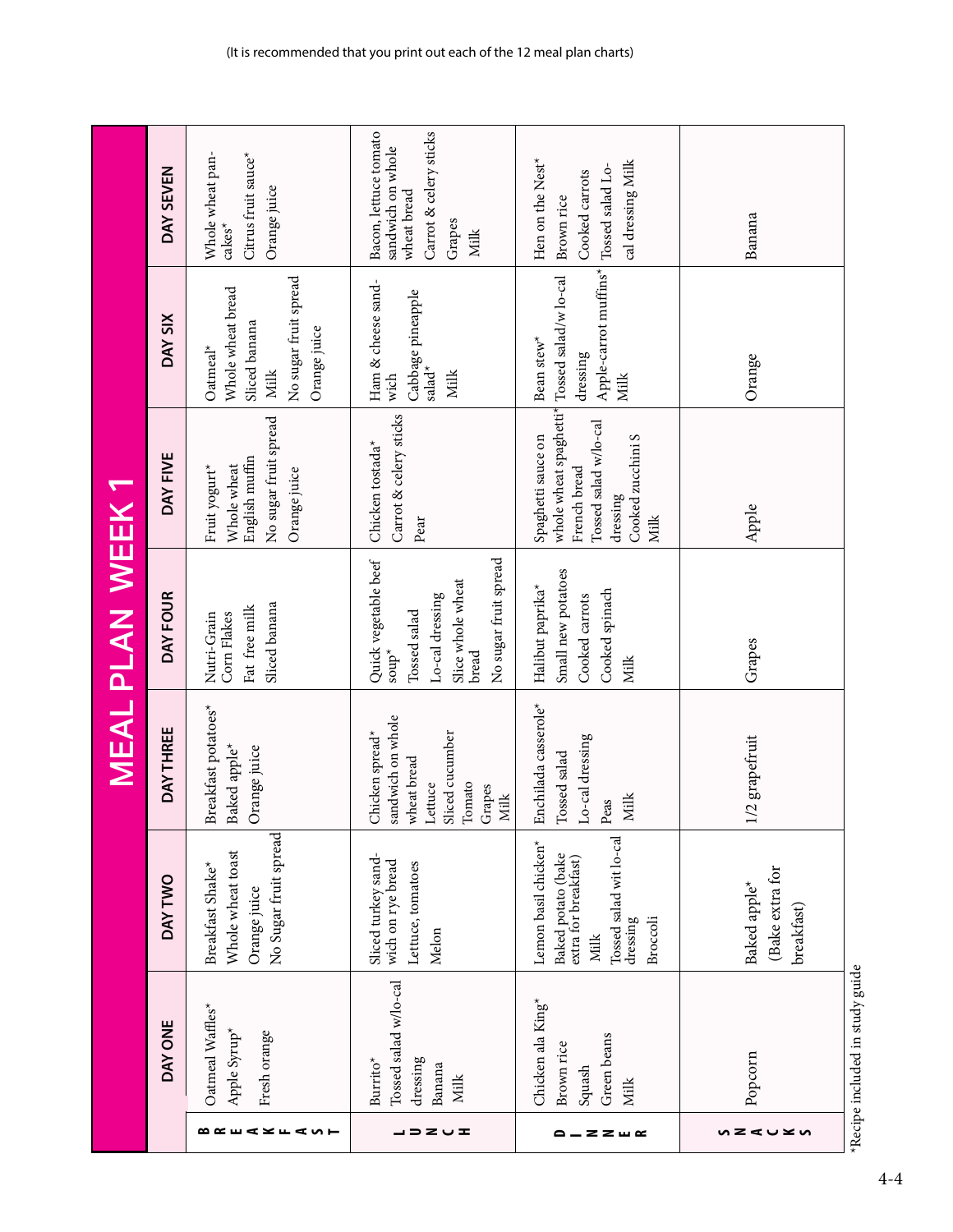## WEEK 1 SHOPPING LIST

| <b>Canned Goods</b>               | <b>Frozen</b>                      | <b>Produce</b>                       |
|-----------------------------------|------------------------------------|--------------------------------------|
| 2 - 8-oz. pineapple juice         | 2 - 12-oz. apple juice concentrate | 1 container alfalfa sprouts          |
| 1 - 16-oz. lemon juice            | 5 -12 oz. orange juice             | 1 butternut squash                   |
| 1 - 6-oz. water-pack tuna         | 1 -12 oz. pineapple juice          | 5 lb. carrots                        |
| 1-16 oz. refried beans            | 1-20-oz. broccoli                  | 3 lb. celery                         |
| Smucker's Simply Fruit -          | 12 - 20-oz. green beans            | 1 cucumber                           |
| 1 - 32-oz. safflower oil          | 1-20 oz. mixed vegetables          | 1 bulb fresh garlic                  |
| 1 - 32-oz. calorie mayonnaise     | 2 - 20 oz. peas                    | 4 heads lettuce                      |
| lo-calorie oil salad dressing     | 1 - 20 oz. spinach                 | 10 large mushrooms                   |
| 2 - 16-oz. whole tomatoes         |                                    | 7 onions                             |
| 1 - 28-oz. whole tomatoes         | <b>Dairy</b>                       | 1 bunch green onions                 |
| 3 - 6-oz. tomato paste            | 1 dozen eggs                       | 1 bunch parsley                      |
| 1 - 8-oz. tomato sauce            | 1 pkg cheddar cheese               | 4 green peppers                      |
| 1 - 16-oz. tomato sauce           | 1 lb. Mozzarella cheese            | 1 lb. small new potatoes             |
| 1 - 2-oz. pimento                 | 2 gallons milk                     | 4 large tomatoes                     |
| 1 - 10-oz. low salt chicken broth | 1 quart buttermilk                 | 1 lb. zucchini                       |
| 1 - 10-oz. Cream of Chicken soup  | 2 - 32 oz. plain yogurt            |                                      |
|                                   |                                    |                                      |
|                                   |                                    |                                      |
| <b>Grocery Items</b>              | <b>Meat</b>                        |                                      |
| 1 pkg. whole wheat Pita bread     | 4 lb. ground turkey/chicken        | <b>Other Spices</b><br>baking powder |
| q loaf French bread               | 15 chicken breasts                 | baking soda                          |
| 1 pkg. English muffins            | 2 cups crab meat                   | basil bay leaf                       |
| 1 loaf rye bread                  | 3-oz sliced turkey breast          | beef bouillon granules               |
| 2 loaves whole wheat bread        | $1/2$ /lb. lean beef               | black pepper                         |
| 1 pkg. whole wheat tortillas      | 2 lb. halibut steaks               | chicken bouillon granules            |
| 12 - oz. wheat germ               |                                    | chili powder                         |
| 10 lb. whole wheat flour          | <b>Produce</b>                     | cinnamon                             |
| 5 lb. popcorn                     | 16 apples                          | cornstarch                           |
| 1 lb. dried mix beans             | 6 bananas                          | curry powder                         |
| 10 lb. brown rice                 | 1 large grapefruit                 | oregano                              |
| 4.5 lb. rolled oats               | 2 lb. grapes                       | paprika                              |
| 1 lb. whole wheat noodles         | 1 lemon                            | parsley flakes                       |
| 2 lb. whole wheat spaghetti       | 1 favorite melon                   | prepared mustard                     |
| Grapenuts                         | 4 oranges                          | tabasco sauce                        |
| Nutri-Grain corn cereal           | 2 pears                            | 1 pkg. taco seasoning mix            |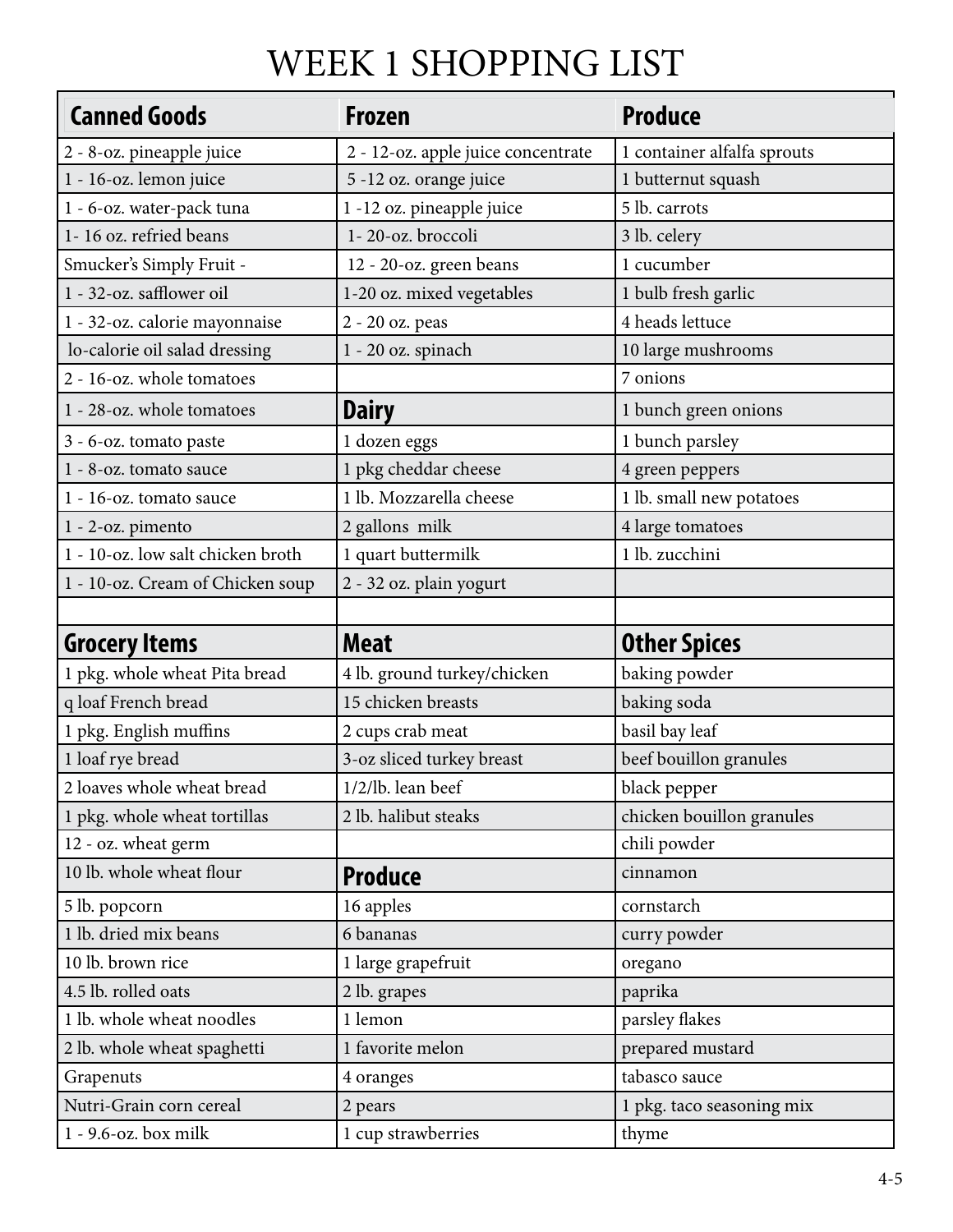|                         | DAY SEVEN      | Hot wheat cereal<br>Sliced banana<br>Orange juice<br><b>IT</b> raisins<br>Milk  | Raw vegetables<br>Ambrosia fruit<br>Apple oatmeal<br>$muffn^*$<br>$\mathsf{cup}^\star$ | Tossed salad w/lo-<br>Southern beans &<br>rice*<br>Cooked carrots<br>cal dressing<br>Milk                    | Apple                                                        |
|-------------------------|----------------|---------------------------------------------------------------------------------|----------------------------------------------------------------------------------------|--------------------------------------------------------------------------------------------------------------|--------------------------------------------------------------|
|                         | DAY SIX        | Apricot oatmeal*<br>Orange<br>Milk                                              | Cottage cheese and<br>Apple oatmeal<br>muffin*<br>pineapple                            | Chicken parmigia-<br>Whole wheat spa-<br>ghetti<br>Tossed salad w/<br>lo-cal dressing<br>$\mathrm{na}^\star$ | with sugar-free fruit<br>Whole wheat bread<br>spread<br>Milk |
|                         | DAY FIVE       | Crunchy banana<br>muffin* Orange<br>Corn flakes<br>Blueberries<br>Milk<br>juice | sandwich on whole<br>wheat pita bread*<br>Chicken salad<br>Orange juice<br>Apple       | Halibut steaks*<br>Brown rice<br>Spinach<br>Milk<br>Yam                                                      | Banana                                                       |
| <b>MEAL PLAN WEEK 2</b> | DAY FOUR       | Crunchy banana<br>muffin*<br>Sliced banana<br>Orange juice<br>Grapenuts<br>Milk | Quick individual<br>Tossed salad Lo-<br>cal dressing<br>pizza*<br>Milk                 | Cooked carrots<br>Dilled chicken<br>fricassee*<br>Grapes<br>Milk                                             | 1/2 grapefruit                                               |
|                         | DAY THREE      | Citrus fruit sauce*<br>Banana Waffle <sup>*</sup><br>Orange juice               | Crunchy banana<br>muffin*<br>Tropical fruit &<br>pasta salad*<br>Milk                  | Chili Con Carne*<br>Baked hush pup-<br>Tossed salad w/<br>lo-cal dressing<br>Milk<br>$\rm{pies}^{\star}$     | Apple                                                        |
|                         | <b>DAY TWO</b> | 1/2 grapefruit<br>Blueberries<br>Cheerios<br>Milk                               | on multi-grain bun <sup>*</sup><br>Quick chili burger<br>Raw vegetables<br>Milk        | Tossed salad w/lo-<br>Peerless poultry*<br>Green beans<br>cal dressing<br>Cauliflower                        | Orange                                                       |
|                         | DAY ONE        | Apple pancakes*<br>Apple syrup*<br>Orange juice                                 | Ham & Swiss cheese<br>sandwich on whole<br>wheat bread<br>$V-8$ Juice<br>Apple         | Tossed salad w/lo-<br>Spaghetti pie <sup>*</sup><br>Italian bread<br>cal dressing<br>Banana<br>Milk<br>Peas  | Popcorn<br>Milk                                              |
|                         |                | $\leq$ 5 $\vdash$<br>≃≃<br>⋖≚≖                                                  | ヱ∪ェ<br>∍                                                                               | <b>ZZW</b>                                                                                                   | z<br>⋖∪≚ທ                                                    |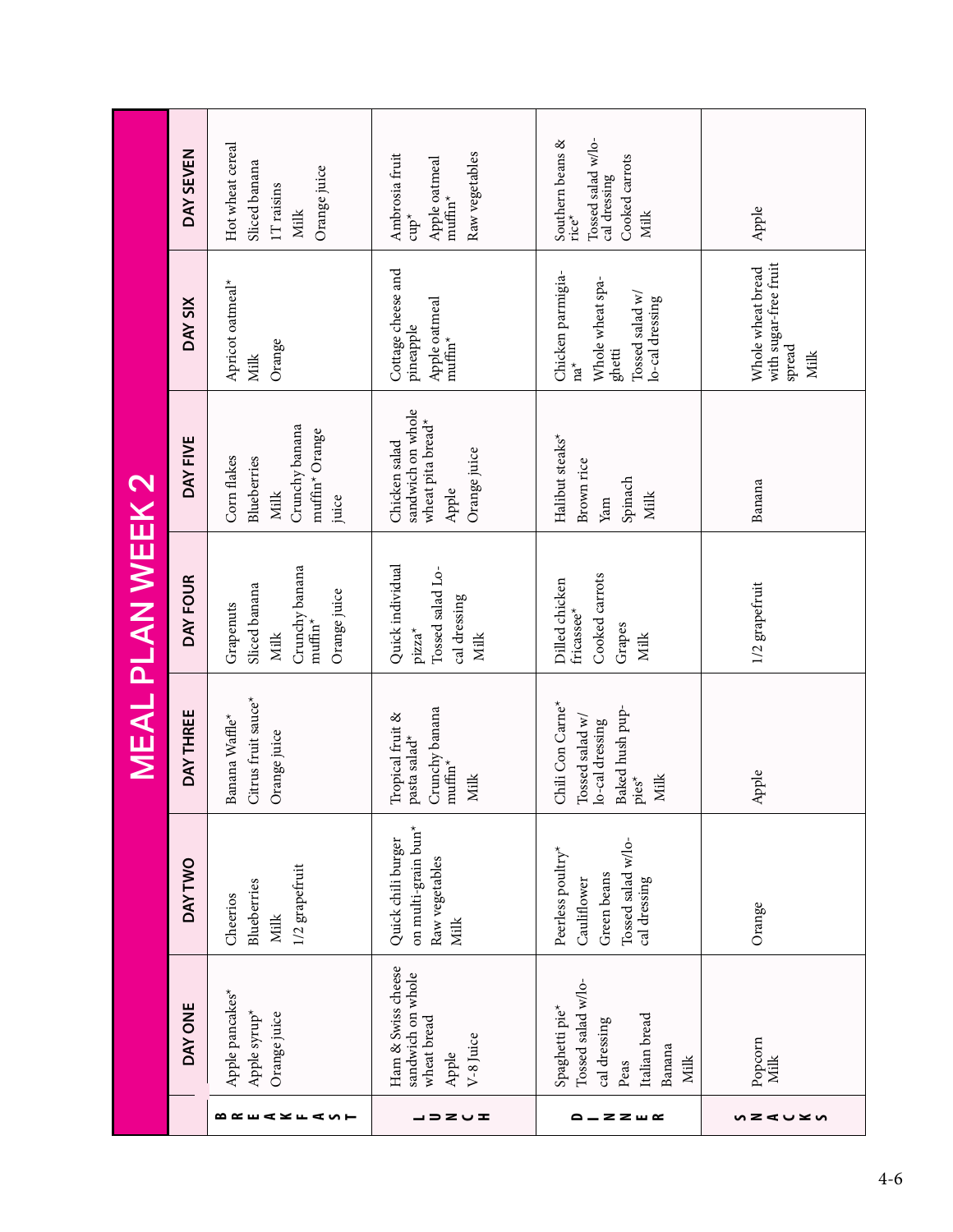## WEEK 2 SHOPPING LIST

| <b>Canned Goods</b>               | Frozen                           | <b>Produce</b>                      |
|-----------------------------------|----------------------------------|-------------------------------------|
| 2 - 16 oz. crushed pineapple      | 1 dozen eggs                     | 8 small new potatoes                |
| 1 - 14-oz. pizza sauce            | 1 lb. cottage cheese             | 2 large tomatoes                    |
| 1 - 6-oz. tomato paste            | 1 lb part skim Mozzarella cheese | 1 yam                               |
| 1-30 oz. tomato puree             | 1-8 oz. Parmesan cheese          |                                     |
| 1 - 8 oz. no salt tomato puree    | 1 gallon milk                    | Frozen                              |
| 1 - 15-oz. kidney beans           | $1 - 8$ oz. yogurt               | 3 - 12-oz. apple juice concentrate  |
| 1 - 16-oz. no salt green beans    | 1 cube butter                    | 1 - 6- oz. orange juice concentrate |
| 1 - 6 oz. water pack tuna         |                                  | 1 - 12-oz. pineapple juice          |
| 1 - 10-oz. low salt chicken broth | <b>Meat</b>                      | 6 - 12-oz. orange juice             |
| 1 - quart lo salt V-8 juice       | 2 lbs. ground turkey/chicken     | 1 - 12-oz. pineapple/banana juice   |
|                                   | 18 chicken breasts               | 1 - 16 oz. blueberries              |
| <b>Grocery Items</b>              | 1/4 lb. turkey/chicken ham       | 2 - 20-oz. green beans              |
| 1 loaf French bread               | 2 lb. halibut steaks             | 1-20-oz. peas                       |
| 1 pkg. English muffins            |                                  | 1 - 20-oz. spinach                  |
| 8 whole wheat hamburger buns      | <b>Produce</b>                   |                                     |
| 1 pkg. whole wheat pita bread     | 7 apples                         |                                     |
| 1 loaf whole wheat bread          | 10 bananas                       |                                     |
| Cheerios                          | 1 large grapefruits              |                                     |
| 2 1/2 lbs. whole wheat spaghetti  | 1 lb. grapes                     |                                     |
| 1 lb. fusilli whole wheat pasta   | 2 kiwi fruit                     |                                     |
| 1 pkg. dried onion soup mix       | 1 lemon                          |                                     |
| 1 lb. dried red beans             | 1 mango                          |                                     |
|                                   | 5 oranges                        |                                     |
| <b>Spices</b>                     | 7 onions                         |                                     |
| celery seed                       | 1 pineapple                      |                                     |
| dill weed                         | 1 cup strawberries               |                                     |
| dry minced onions                 | 1 container alfalfa sprouts      |                                     |
| ground ginger                     | 4 lb. carrots                    |                                     |
| red pepper                        | 1 head cauliflower               |                                     |
| tarragon                          | 2 lb. celery                     |                                     |
|                                   | 1 bulb fresh garlic              |                                     |
| <b>Specialty</b>                  | 2 heads lettuce                  |                                     |
| 1 lb. dates                       | 16 mushrooms                     |                                     |
| 1 lb. raisins                     | 4 onions                         |                                     |
|                                   |                                  |                                     |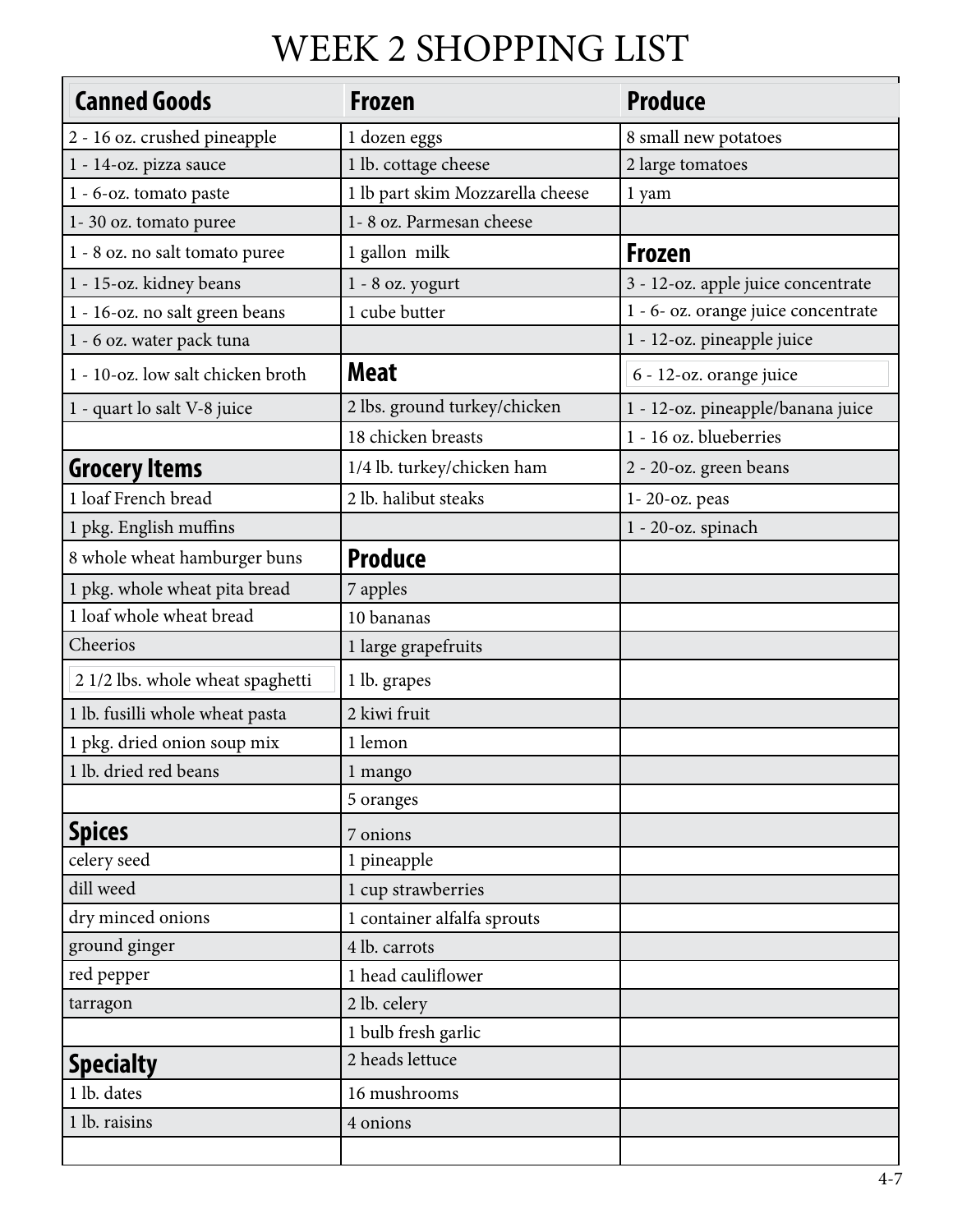|                         | DAY SEVEN     | Cream of rice cereal<br>Grated apple<br>range juice<br>Cinnamon<br>1 T raisins<br>Milk              | Cottage cheese &<br>peach halves<br>muffin $(2)^*$<br>Blueberry                                                 | Whole wheat bread<br>Tuna-vegetable<br>pilaf*<br>Cabbage slaw*<br>No-sugar fruit<br>spread<br>Banana<br>Milk     | Pineapple slices                                                                  |
|-------------------------|---------------|-----------------------------------------------------------------------------------------------------|-----------------------------------------------------------------------------------------------------------------|------------------------------------------------------------------------------------------------------------------|-----------------------------------------------------------------------------------|
|                         | DAY SIX       | Shredded Wheat<br>Sliced banana<br>Orange juice<br>Milk                                             | Unsalted pretzel<br>on whole wheat<br>Raw vegetable<br>Tuna spread<br>$break^*$<br>Apple                        | Tossed salad w/o-cal<br>Blueberry muffin*<br>15-bean soup*<br>Delicious<br>dressing<br>Orange<br>Milk            | with sugar-free fruit<br>  with sugar-free fruit<br>  spread<br>Whole wheat bagel |
|                         | DAY FIVE      | Fruit pancake top-<br>Whole wheat pan-<br>1/2 grapefruit<br>$\text{cakes} (3)^*$<br>ping*           | Pineapple-carrot<br>Raw vegetables<br>Fruited rice<br>$muffin^*$<br>sala $d^*$<br>Milk                          | Sourdough bread<br>Sliced tomato<br>Chicken and<br>Noodles*<br>Spinach<br>Milk                                   | Banana                                                                            |
| <b>MEAL PLAN WEEK 3</b> | DAY FOUR      | Whole wheat toast<br>Orange juice<br>Blueberries<br>$1T$ raisins<br>Oat bran<br>Milk                | Pineapple-carrot<br>Chicken & corn<br>Raw vegetables<br>$\text{multin}^\star$<br>Grapes<br>$\mathsf{sup}^\star$ | Sourdough bread<br>Tossed salad w/<br>lo-cal dressing<br>Spaghetti Pie <sup>*</sup><br>Melon<br>Milk<br>Peas     | Popcorn                                                                           |
|                         | DAY THREE     | Sliced strawberries<br>Pumpkin raisin<br>Orange juice<br>Granola <sup>*</sup><br>$muffin^*$<br>Milk | Raw vegetables<br>Shrimp rolls*<br>Banana                                                                       | Chili Skillet Supper*<br>Tossed salad w/lo-<br>Green beans<br>cal dressing<br>Melon<br><b>Milk</b>               | Grapes                                                                            |
|                         | <b>DAYTWO</b> | Cinnamon French<br>Sugar-free fruit<br>$1/2$ grapefruit<br>style toast*<br>spread<br>spread         | Minestrone soup*<br>Unsalted pretzels<br>Pumpkin-raisin<br>$muffin^*$<br>Melon<br>Milk                          | Whole wheat bread<br>Chicken and Rice*<br>Tossed salad w/lo-<br>No-sugar fruit<br>cal dressing<br>spread<br>Milk | Banana                                                                            |
|                         | DAY ONE       | Citrus fruit sauce*<br>3 grain waffle*<br>Orange juice                                              | sandwich on whole<br>Unsalted pretzels<br>Lettuce, tomato,<br>Sliced turkey<br>wheat bread<br>sprouts<br>Banana | Tossed salad w/lo-<br>Cooked carrots<br>Easy goulash*<br>cal dressing<br>Milk<br>Peas                            | Apple<br>Popcorn                                                                  |
|                         |               | <b>BREAKFAST</b>                                                                                    | ココヱぃェ                                                                                                           | <b>ZZW</b>                                                                                                       | ぃz⋖∪⊻ぃ                                                                            |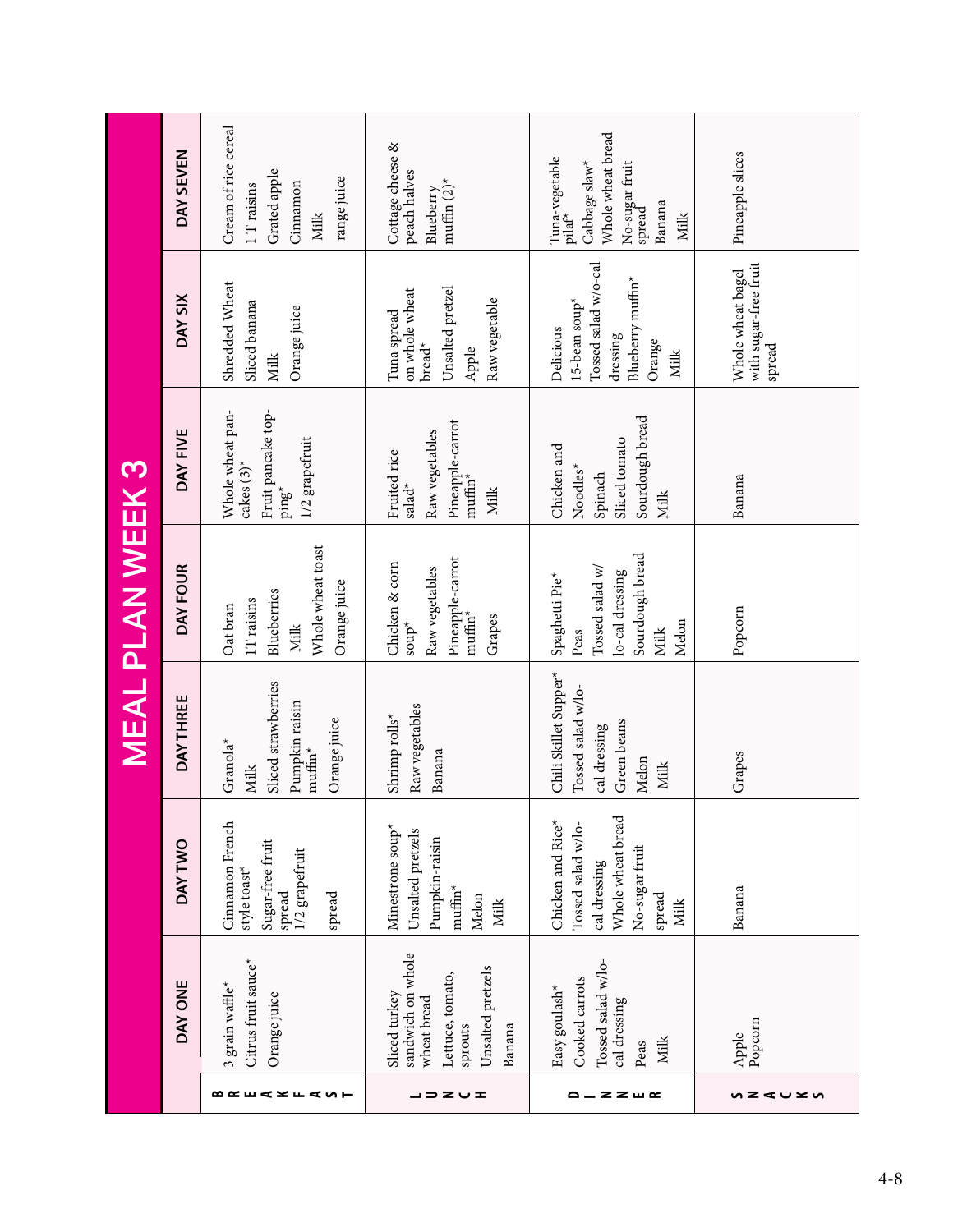## WEEK 3 SHOPPING LIST

| <b>Canned Goods</b>               | <b>Frozen</b>                     | <b>Produce</b>              |
|-----------------------------------|-----------------------------------|-----------------------------|
| 2 - 8 oz. crushed pineapple       | 2 - 12 oz. apple juice            | 3 apples                    |
| 1 - 16 oz. crushed pineapple      | 6 - 12 oz. orange juice           | 5 bananas                   |
| 1 - 16 oz. peach halves           | 6 - 12 oz. pineapple-orange juice | 2 large grapefruit          |
| 1 - 8 oz. pineapple slices        | 1 - 16 oz. blueberries            | 3 lb. grapes                |
| 1 - 16 oz. sugar-free applesauce  | 1 - 20 oz. green beans            | 1 favorite melon            |
| Smucker's Simply fruit - any type | 3 - 20 oz. peas                   | 2 oranges                   |
| 1 - 16 oz. pumpkin                | 1 - 20 oz. spinach                | 2 pears                     |
| 1 - 16 oz. creamed corn           |                                   | 1 cup strawberries          |
| 1 - 8 oz. tomato sauce            | <b>Dairy</b>                      | 1 container alfalfa sprouts |
| 1 - 16 oz. tomato sauce           | 2 dozen eggs                      | 1 head cabbage              |
| 2 - 28 oz. whole tomatoes         | 1 - 32 oz. cottage cheese         | 3 lbs. carrots              |
| 2 - 16 whole potatoes             | 2 gallons milk                    | 1 lb celery                 |
| 1 - 16 oz. no salt green beans    | 1 quart buttermilk                | 3 heads lettuce             |
| 1 - 15 oz. kidney beans           | 1 - 32 oz. plain yogurt           | 6 onions                    |
| 1 - 15 oz. garbanzo beans         |                                   | 1 bunch green onions        |
| 1 - 6 oz. water pack tuna         | <b>Meat</b>                       | 1 bunch parsley             |
| 1 - 12 oz. water pack tuna        | 1/4 lb. turkey/chicken ham        | 4 green peppers             |
| 2 - 10 oz. low salt chicken broth | 6 oz. sliced turkey breast        | 1 lb. potatoes              |
|                                   | 3 lb. ground turkey/chicken       | 3 large tomatoes            |
| <b>Grocery Items</b>              | 1/4 lb. cooked shrimp             |                             |
| 1 loaf sourdough French bread     | 2 chicken breasts                 |                             |
| 2 loaves whole wheat bread        |                                   |                             |
| 2 whole wheat bagels              | <b>Other Spices</b>               |                             |
| 2 whole wheat Hoagie buns         | almond extract                    |                             |
| 2 lbs. rolled wheat               | dried parsley                     |                             |
| 2 lbs. rolled oats (not quick)    | ground cloves                     |                             |
| 1 lb. barley                      | ground fennel                     |                             |
| 1 lb. cornmeal                    | Worcestershire sauce              |                             |
| 1 lb. whole grain spaghetti       |                                   |                             |
| 1 lb. whole wheat noodles         | <b>Specialty</b>                  |                             |
| Oat bran cereal                   | 1/2 lb. raw sunflower seeds       |                             |
| Cream of Rice cereal              | 1 cup slivered almonds            |                             |
| 1 lb. Hurst 15-bean Soup Mix      | 1 lb. unsalted pretzels           |                             |
|                                   |                                   |                             |
|                                   |                                   |                             |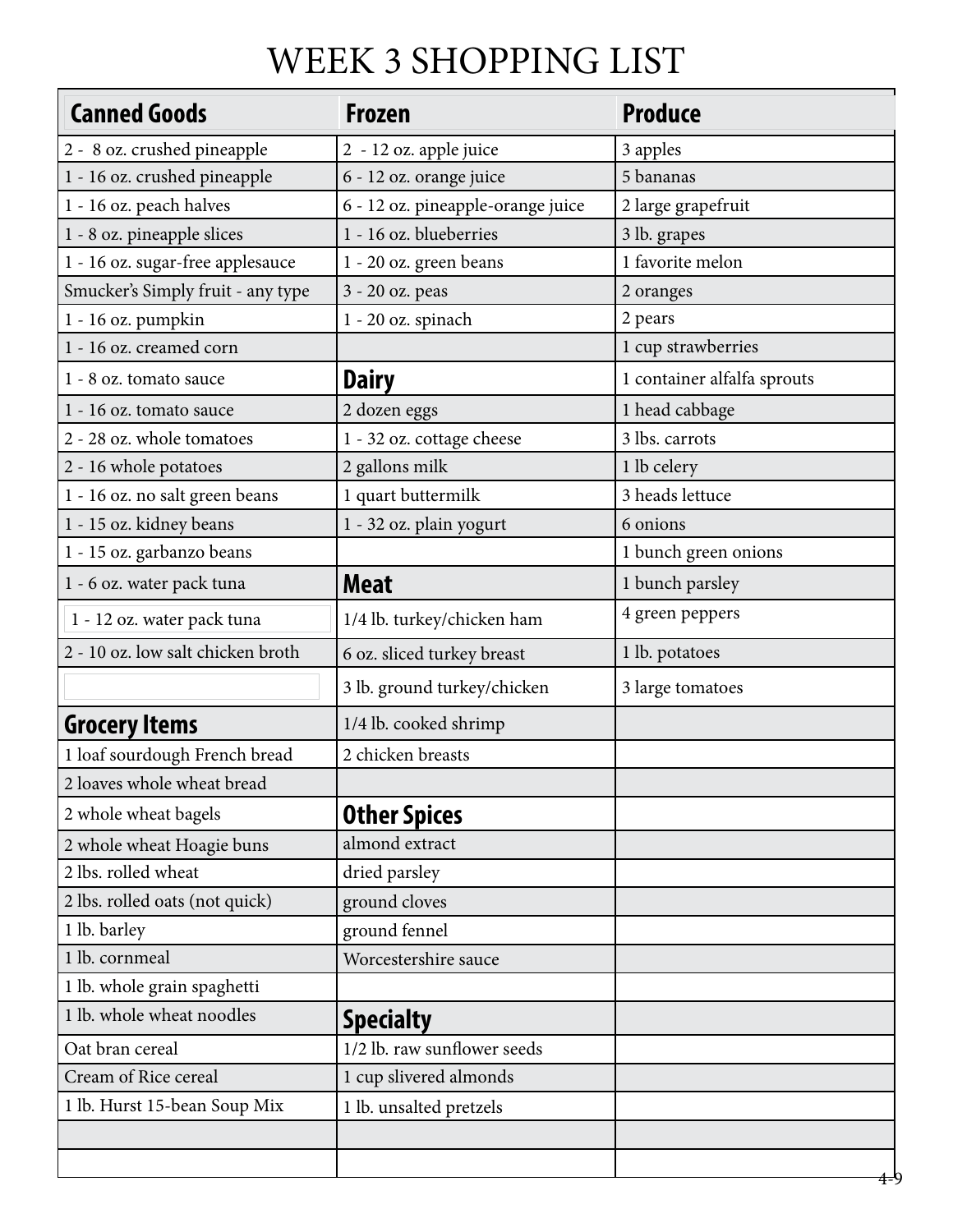|                  |                                                                                                                   |                                                                                                                  |                                                                                             | <b>MEAL PLAN WEEK 4</b>                                                                                        |                                                                                                                 |                                                                                                     |                                                                                                               |
|------------------|-------------------------------------------------------------------------------------------------------------------|------------------------------------------------------------------------------------------------------------------|---------------------------------------------------------------------------------------------|----------------------------------------------------------------------------------------------------------------|-----------------------------------------------------------------------------------------------------------------|-----------------------------------------------------------------------------------------------------|---------------------------------------------------------------------------------------------------------------|
|                  | DAY ONE                                                                                                           | <b>DAY TWO</b>                                                                                                   | <b>DAY THREE</b>                                                                            | DAY FOUR                                                                                                       | DAY FIVE                                                                                                        | DAY SIX                                                                                             | DAY SEVEN                                                                                                     |
| <b>BREAKFAST</b> | Citrus fruit sauce*<br>3 grain waffle*<br>Orange juice                                                            | Whole wheat toast<br>Breakfast Shake*<br>Sugar-free fruit<br>Orange juice<br>spread                              | YOUR CHOICE                                                                                 | Blueberries<br>$1\mathsf{T}$ raisins<br>Oat bran<br>Milk                                                       | Whole wheat pan-<br>Fruit pancake top-<br>1/2 grapefruit<br>cakes $(3)$ <sup>*</sup> s<br>$\mathrm{ping}^\star$ | Shredded Wheat<br>Sliced banana<br>Orange juice<br>Milk                                             | Cream of rice cereal<br>Grated apple<br>Cinnamon<br>$1\ {\rm T}$ raisins<br>Milk                              |
| 」コヱ∪エ            | sandwich on whole-<br>Unsalted pretzels<br>Lettuce, toma-<br>Sliced turkey<br>wheat bread<br>to,sprouts<br>Banana | Minestrone soup*<br>Unsalted pretzels<br>Pumpkin-raisin<br>$muffin*$<br>Melon<br>Milk                            | Raw vegetables<br>Shrimp rolls*<br>Banana                                                   | Pineapple-carrot-<br>Chicken & corn-<br>Raw vegetables<br>$\text{multin}^\star$<br>Grapes<br>$sup^*$           | YOUR CHOICE                                                                                                     | on whole wheat bread*<br>Unsalted pretzel<br>Raw vegetable<br>Tuna spread<br>Apple                  | Blueberry muf-<br>fm $(2)^*$<br>Cottage cheese<br>&peach halves                                               |
| <b>ZZW</b>       | Tossed salad w/lo-<br>Cooked carrots<br>Easy goulash*<br>cal dressing<br>Milk<br>Peas                             | Whole wheat bread<br>Chicken and Rice*<br>Tossed salad w/lo-<br>No-sugar fruit<br>cal dressing<br>spread<br>Milk | Chili Skillet Supper*<br>Tossed salad/w lo-<br>Green beans<br>cal dressing<br>Melon<br>Milk | Tossed salad/w lo-<br>Sourdough Italian<br>Spaghetti Pie <sup>*</sup><br>cal dressing<br>bread<br>Peas<br>Milk | Chicken and Noo-<br>Sourdough Italian<br>Sliced tomato<br>Spinach<br>bread<br>$dles^*$<br>Milk                  | Delicious 15-bean soup*<br>Tossed salad w/lo-cal<br>Blueberry muffin*<br>dressing<br>Orange<br>Milk | Tuna-vegetable<br>Cabbage slaw*<br>No-sugar fruit<br>spread<br>Whole wheat<br>bread<br>$\mathrm{pilaf}^\star$ |
| ぃヱ⊄∪⊻ぃ           | Popcorn<br>Apple                                                                                                  | Banana                                                                                                           | Grapes                                                                                      | Popcorn                                                                                                        | Banana                                                                                                          | Whole wheat bagel with<br>sugar-free fruit spread                                                   | Pineapple slices                                                                                              |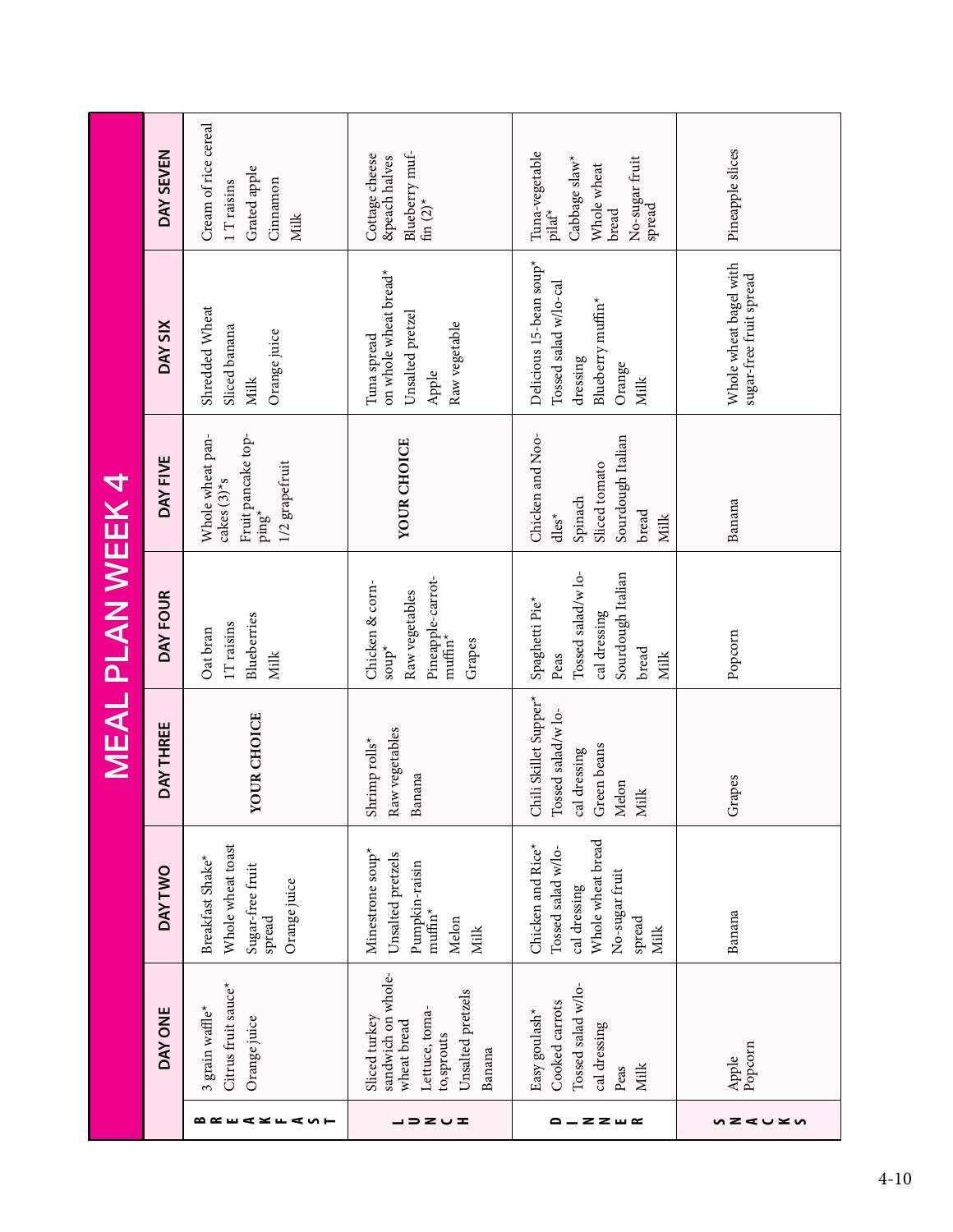## WEEK 4 SHOPPING LIST

### **Canned Goods Dairy**

- 2 12 oz. evaporated milk 1 dozen eggs
- 1 8 oz. crushed pineapple 1 lb. Mozzarella cheese
- 2 28 oz. whole tomatoes 1 gallon milk
- 1 8 oz. tomato sauce 1 quart buttermilk
- 1 16 oz. tomato sauce 1 32 oz. plain yogurt
- 3 6 oz. tomato paste
- 1 15 oz. pinto beans
- 1 16 oz. refried beans **Meat**
- 1 6 oz. water pack tuna 11 chicken breasts
- 1 10 oz. low salt chicken broth 5 lb. ground turkey/chicken
- 1 10 oz. Cream of Chicken soup 6 oz. sliced turkey breasts

### **Grocery Items**

1 loaf sourdough French bread **Produce** 1 pkg. whole wheat Pita bread 12 apples 2 loaf whole wheat bread 3 bananas 1 pkg. English muffins 2 large grapefruit 1 pkg. wheat hamburger buns 3 lb. grapes 2 pkg. corn tortillas 1 lemon 1 pkg. whole wheat tortillas 2 oranges 1 lb. dry mixed beans 2 pears 1 lb. whole wheat noodles 1 container alfalfa sprouts 1 lb. whole wheat spaghetti 1 butternut squash

1 pkg. taco seasoning 1 cucumber

2 -12 oz. apple juice 1 bunch green onions 3 - 12 oz. orange juice 3 green peppers 1 - 12 oz. pineapple juice 14 potatoes 1 - 20 oz. broccoli 3 tomatoes 1 - 20 oz. mixed vegetables 1 bunch parsley 3 - 20 oz. peas 1 bulb garlic

- 
- 

2 lb. halibut steak

4 lb. carrots **Spices** 1 lb. celery 3 heads lettuce **Frozen** 5 onions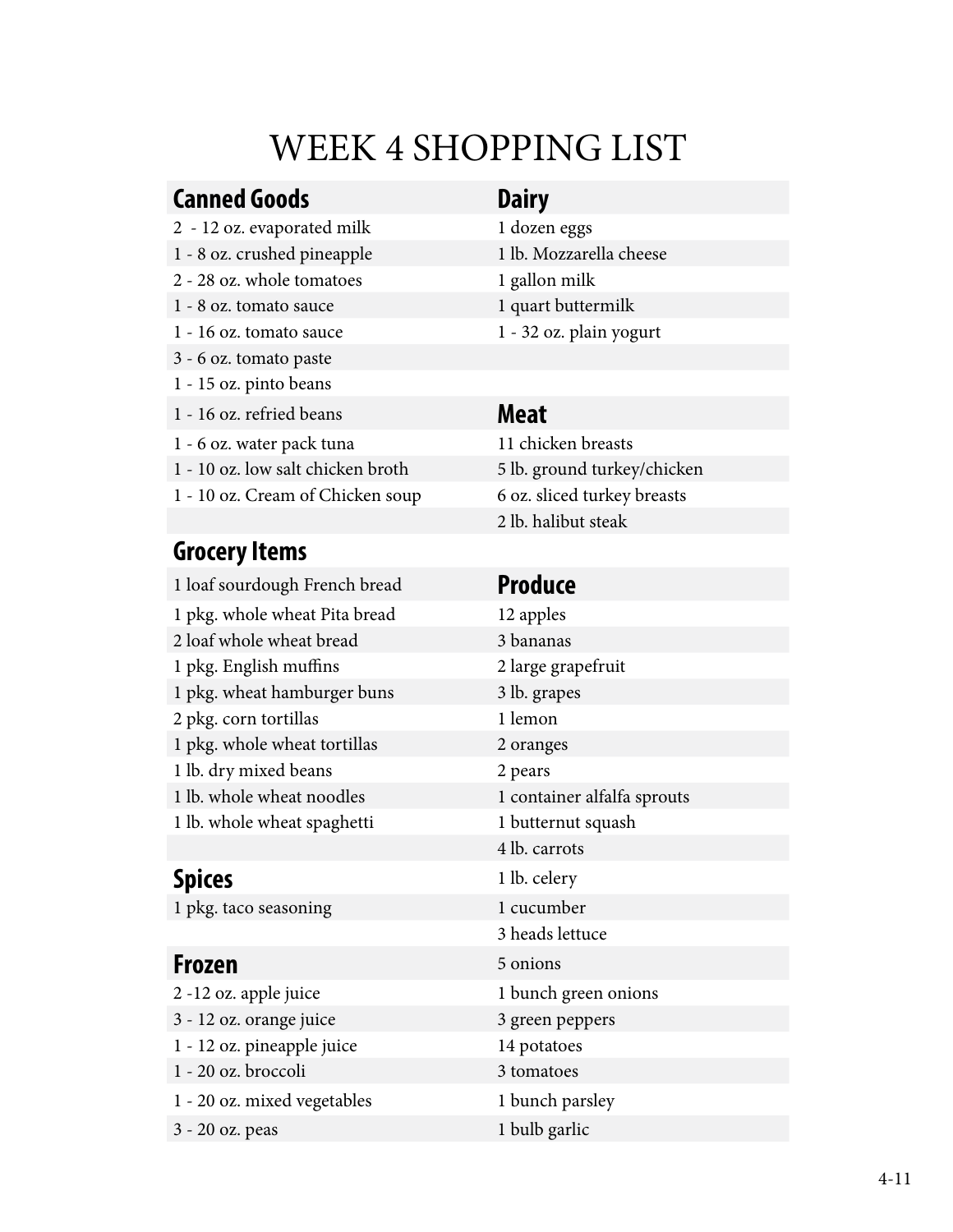|                   |                                                                                                                                                                                                                                                                                                                                                                                                                                                                                                                                                                                                                                                                                                                                     |                                                                                  |                                                                                            | <b>MEAL PLAN WEEK 5</b>                                                          |                                                                                                 |                                                                                              |                                                                                                                       |
|-------------------|-------------------------------------------------------------------------------------------------------------------------------------------------------------------------------------------------------------------------------------------------------------------------------------------------------------------------------------------------------------------------------------------------------------------------------------------------------------------------------------------------------------------------------------------------------------------------------------------------------------------------------------------------------------------------------------------------------------------------------------|----------------------------------------------------------------------------------|--------------------------------------------------------------------------------------------|----------------------------------------------------------------------------------|-------------------------------------------------------------------------------------------------|----------------------------------------------------------------------------------------------|-----------------------------------------------------------------------------------------------------------------------|
|                   | DAY ONE                                                                                                                                                                                                                                                                                                                                                                                                                                                                                                                                                                                                                                                                                                                             | <b>DAYTWO</b>                                                                    | DAY THREE                                                                                  | DAY FOUR                                                                         | DAY FIVE                                                                                        | DAY SIX                                                                                      | DAY SEVEN                                                                                                             |
| BREAKFAST         | Hot wheat cereal<br>IT raisins Sliced<br>banana<br>Milk                                                                                                                                                                                                                                                                                                                                                                                                                                                                                                                                                                                                                                                                             | YOUR CHOICE                                                                      | sliced banana<br>Orange juice<br>Grapenuts &<br>Milk                                       | Whole wheat toast<br>Sugar-free fruit<br>Fruit yogurt*<br>Orange Juice<br>spread | YOUR CHOICE                                                                                     | Citrus fruit sauce*<br>Banana waffles*<br>$1/2$ grapefruit                                   | 1/2 grapefruit<br>Sliced banana<br>Nutri-Grain<br>corn cereal<br>Milk                                                 |
| ココヱ∪ェ             | Ambrosia fruit cup <sup>*</sup><br>Raw vegetables<br>${\large \bf Apple\mbox{-}otmcal} \\ {\large \bf mult} \\ {\large \bf mult} \\ {\large \bf mult} \\ {\large \bf mult} \\ {\large \bf mult} \\ {\large \bf mult} \\ {\large \bf mult} \\ {\large \bf mult} \\ {\large \bf mult} \\ {\large \bf mult} \\ {\large \bf mult} \\ {\large \bf mult} \\ {\large \bf mult} \\ {\large \bf mult} \\ {\large \bf mult} \\ {\large \bf mult} \\ {\large \bf mult} \\ {\large \bf mult} \\ {\large \bf mult} \\ {\large \bf mult} \\ {\large \bf mult} \\ {\large \bf mult} \\ {\large \bf mult} \\ {\large \bf mult} \\ {\large \bf mult} \\ {\large \bf mult} \\ {\large \bf mult} \\ {\large \bf mult} \\ {\large \bf mult} \\ {\large$ | in whole wheat<br>Chicken salad<br>pita bread*<br>Orange<br>Milk                 | sandwich on whole<br>Tuna & sprouts<br>wheat bread*<br>V-8 Juice<br>Grapes                 | YOUR CHOICE                                                                      | Quick chili burger<br>Raw Vegetables<br>on multi-grain<br>Banana<br>Milk<br>$_{\text{run}}$     | Crushed pineapple<br>Raw vegetables<br>Cottage cheese<br>Apple oatmeal<br>$mutfins*$<br>Milk | $\begin{array}{ll} \mathrm{Cabbage\text{-}pincaple} \\ \mathrm{sad}^\star \end{array}$<br>Open face crab<br>sandwich* |
| <b>ZZW</b><br>≏ – | Chicken ala king*<br>Green bean<br>Brown rice<br>Squash<br>Milk                                                                                                                                                                                                                                                                                                                                                                                                                                                                                                                                                                                                                                                                     | Tossed salad w/lo-<br>Spaghetti Pie <sup>*</sup><br>cal dressing<br>Milk<br>Peas | Tossed salad w/lo-<br>Peerless poultry*<br>Cauliflower<br>cal dressing<br>Broccoli<br>Milk | Halibut Steaks*<br>Brown rice<br>Spinach<br>Milk<br>Yam                          | Tossed salad w/lo-<br>Whole wheat<br>cal dressing<br>Parmigiana<br>spaghetti<br>Chicken<br>Milk | YOUR CHOICE                                                                                  | Tossed salad w/lo-<br>Chicken & corn<br>Apple-oatmeal<br>cal dressing<br>$muffins*$<br>$^{\star}$ dnos<br>Milk        |
| ぃ౽⋖∪≚ぃ            | Popcorn                                                                                                                                                                                                                                                                                                                                                                                                                                                                                                                                                                                                                                                                                                                             | Apple                                                                            | Orange                                                                                     | Popcorn                                                                          | Orange                                                                                          | Apple                                                                                        | Orange                                                                                                                |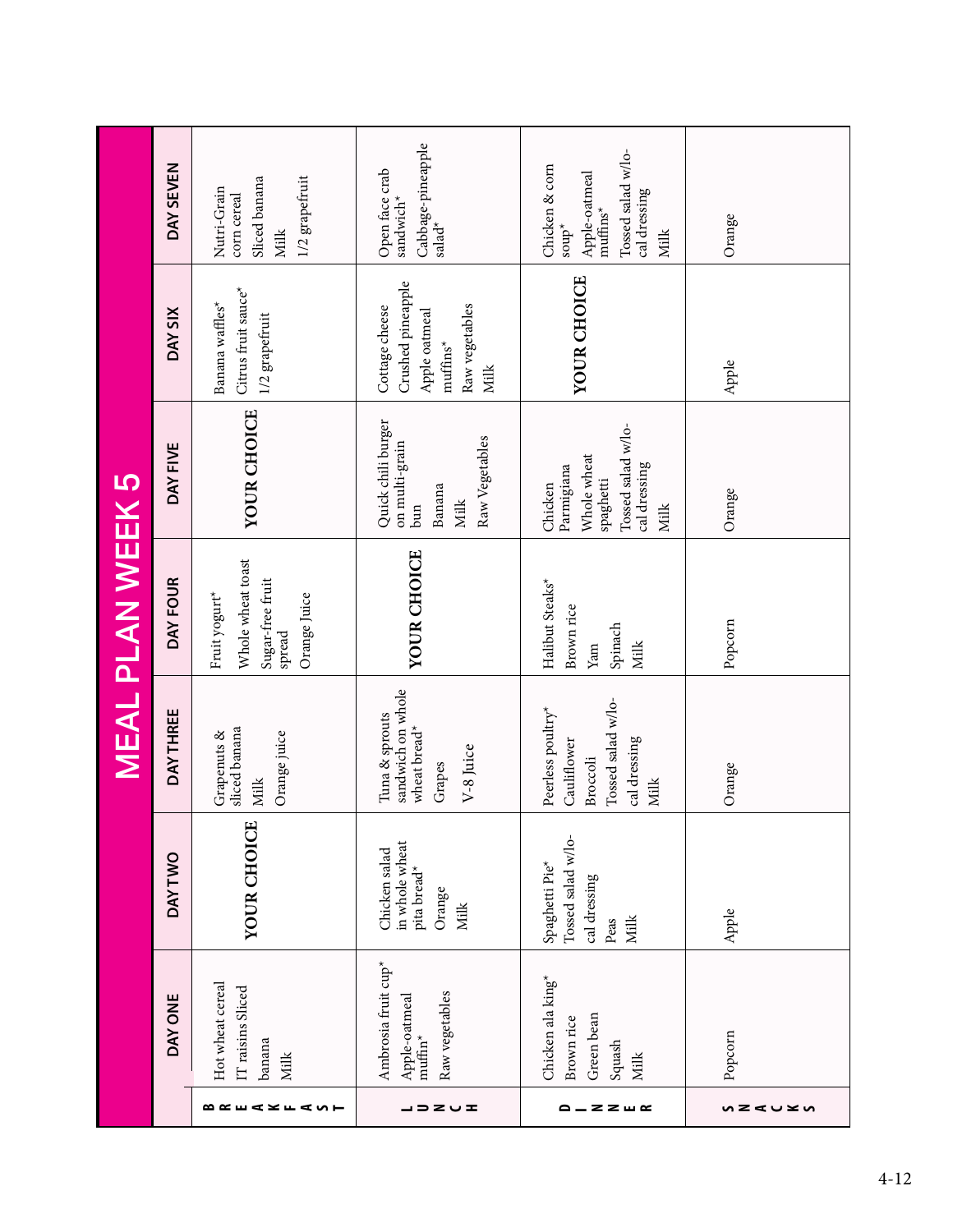## WEEK 5 SHOPPING LIST

### **Canned Goods Dairy**

1 - 8 oz. crushed pineapple 1 dozen eggs 2 - 16 oz. crushed pineapple 1 lb. Mozzarella cheese Smucker's Simply Fruit 1 gallon milk 1 - 30 oz. tomato puree 1 - 8 oz. tomato puree 3 - 6 oz. tomato paste 1 - 16 oz. no salt green beans 1 - 16 oz. creamed corn **Meat** 1 - 15 oz. kidney beans 21 chicken breasts

- 
- 1 quart low salt V8 juice. oup 2 cups crabmeat

### **Grocery Items**

### <sup>1</sup>box dried onion soup mix **Produce** 1 pkg. whole wheat Pita bread 7 apples 1 loaf whole wheat bread 8 bananas 1 pkg. English muffins 3 large grapefruit 1 pkg. whole wheat hamburger buns 1 lb. grapes CHECK your Grapenuts supply 1 lemon CHECK your brown rice supply (9 cups) 5 oranges

1 lb. whole wheat spaghetti

CHECK bouillon granule supply 2 lb. celery

- 
- 
- 1 12 oz. pineapple juice
- 1 20 oz. broccoli
- 1 20 oz. mixed vegetables
- 3 20 oz. peas

- 
- 
- 
- 2 8 oz. plain yogurt

1 - 2 oz. pimento 1 lb. ground turkey/chicken 2 lb. halibut steak

1 cup strawberries 1 1/2 lbs. banana squash 1 head cabbage **Spices** 4 lb. carrots 18 mushrooms 3 heads lettuce **Frozen** 3 onions 2 -12 oz. apple juice concentrate 1 bunch green onions 4 - 12 oz. orange juice concentrate 4 green peppers 3 tomatoes 1 bunch parsley 1 bulb garlic 1 yam CHECK lemon juice supply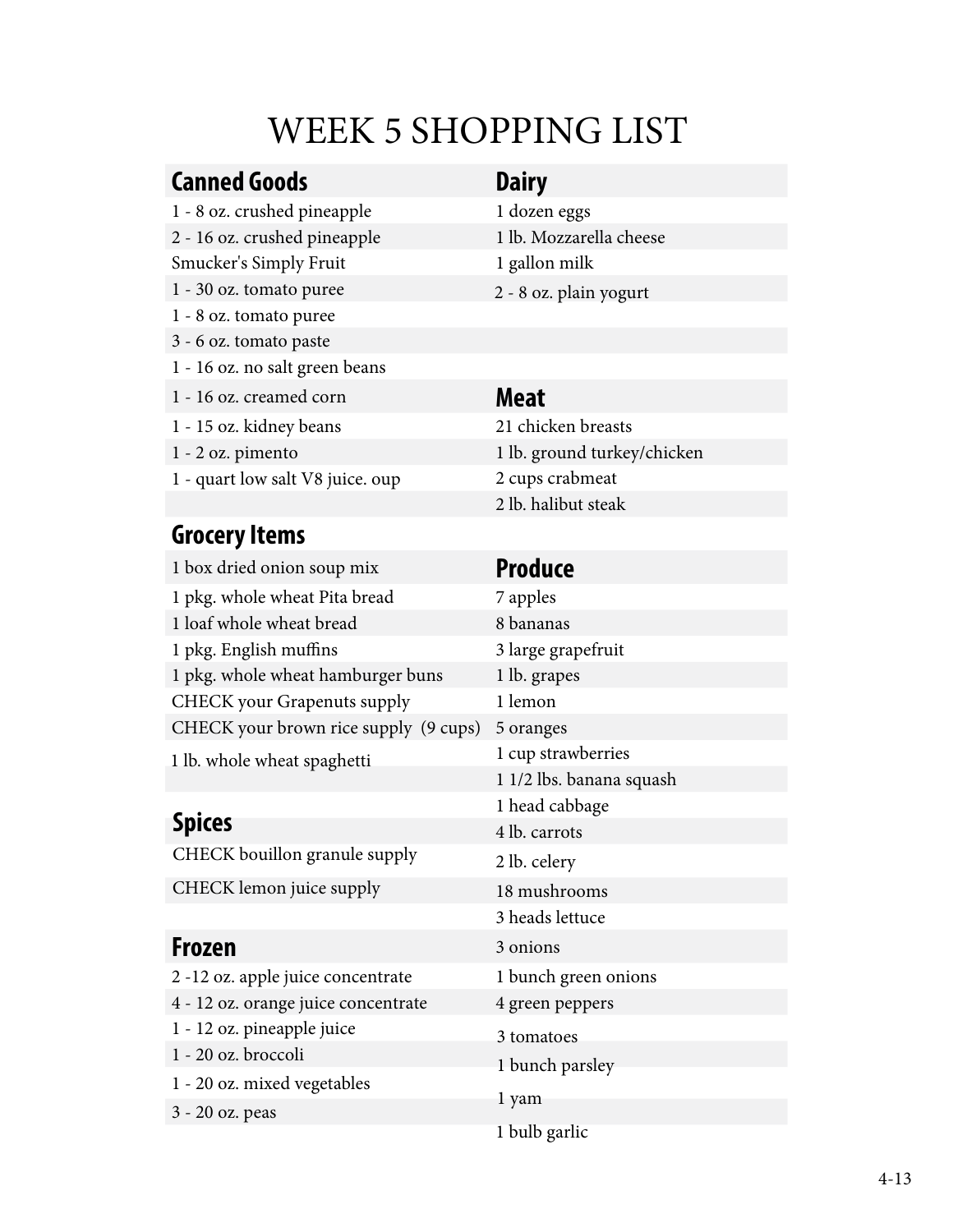|                      |                                                                               |                                                                                   |                                                                                                                                    | <b>MEAL PLAN WEEK 6</b>                                                                       |                                                                                                  |                                                                                                                |                                                                            |
|----------------------|-------------------------------------------------------------------------------|-----------------------------------------------------------------------------------|------------------------------------------------------------------------------------------------------------------------------------|-----------------------------------------------------------------------------------------------|--------------------------------------------------------------------------------------------------|----------------------------------------------------------------------------------------------------------------|----------------------------------------------------------------------------|
|                      | DAY ONE                                                                       | <b>DAYTWO</b>                                                                     | DAY THREE                                                                                                                          | DAY FOUR                                                                                      | DAY FIVE                                                                                         | DAY SIX                                                                                                        | DAY SEVEN                                                                  |
| BREAKFAST            | YOUR CHOICE                                                                   | $1/2$ grapefruit<br>Sliced banana<br>Orange juice<br>Granola <sup>*</sup><br>Milk | Cinnamon French<br>Sugar-free fruit<br>1/2 grapefruit<br>style toast*<br>spread<br>Milk                                            | YOUR CHOICE                                                                                   | Apricot oatmeal*<br>Orange<br>Milk                                                               | Orange juice<br>Nutri-Grain<br>Blueberries<br>corn cereal<br>Milk                                              | Citrus fruit sauce"<br>Whole wheat<br>Orange juice<br>Pancakes*<br>Milk    |
| ヱ∪ェ<br>$\Rightarrow$ | Crunchy banana<br>Tropical fruit &<br>pasta salad*<br>$\text{multin}^{\star}$ | Cottage cheese &<br>Crunchy banana<br>pear halves<br>$muffin*$                    | YOUR CHOICE                                                                                                                        | Delicious 15-bean<br>Raw vegetables<br>Apple-carrot<br>muffin<br>$\mathsf{sup}^\star$<br>Milk | Sliced turkey sand-<br>wich on rye bread<br>Lettuce, tomato<br>Raw vegetables<br>sprouts<br>Milk | YOUR CHOICE                                                                                                    | whole wheat pit<br>Raw vegetables<br>Tuna spread in<br>$break*$            |
| ρ.<br><b>ZZW</b> ~   | Cooked carrots<br>Dilled chicken-<br>fricassee*<br>Milk                       | YOUR CHOICE                                                                       | Delicious 15-Bean<br>Pineapple-carrot-<br>Lo-cal dressing<br>Tossed salad<br>$\text{multin}^\star$<br>$\mathsf{sup}^\star$<br>Milk | Chicken & Rice*<br>Tossed salad Lo-<br>cal dressing<br>Milk                                   | YOUR CHOICE                                                                                      | Whole wheat bread<br>Cabbage-carrot<br>slaw*<br>Tuna-vegetable<br>Pilaf*<br>Sugar-free fruit<br>spread<br>Milk | Cooked carrots<br>Lo-cal dressing<br>Easy goulash*<br>Tossed salad<br>Milk |
| ぃZくしな                | Crunchy banana<br>$muffin*$<br>Milk                                           | Orange                                                                            | Popcorn                                                                                                                            | Grapes                                                                                        | Unsalted pretzels                                                                                | granola bar<br>Sugar-free                                                                                      | Orange                                                                     |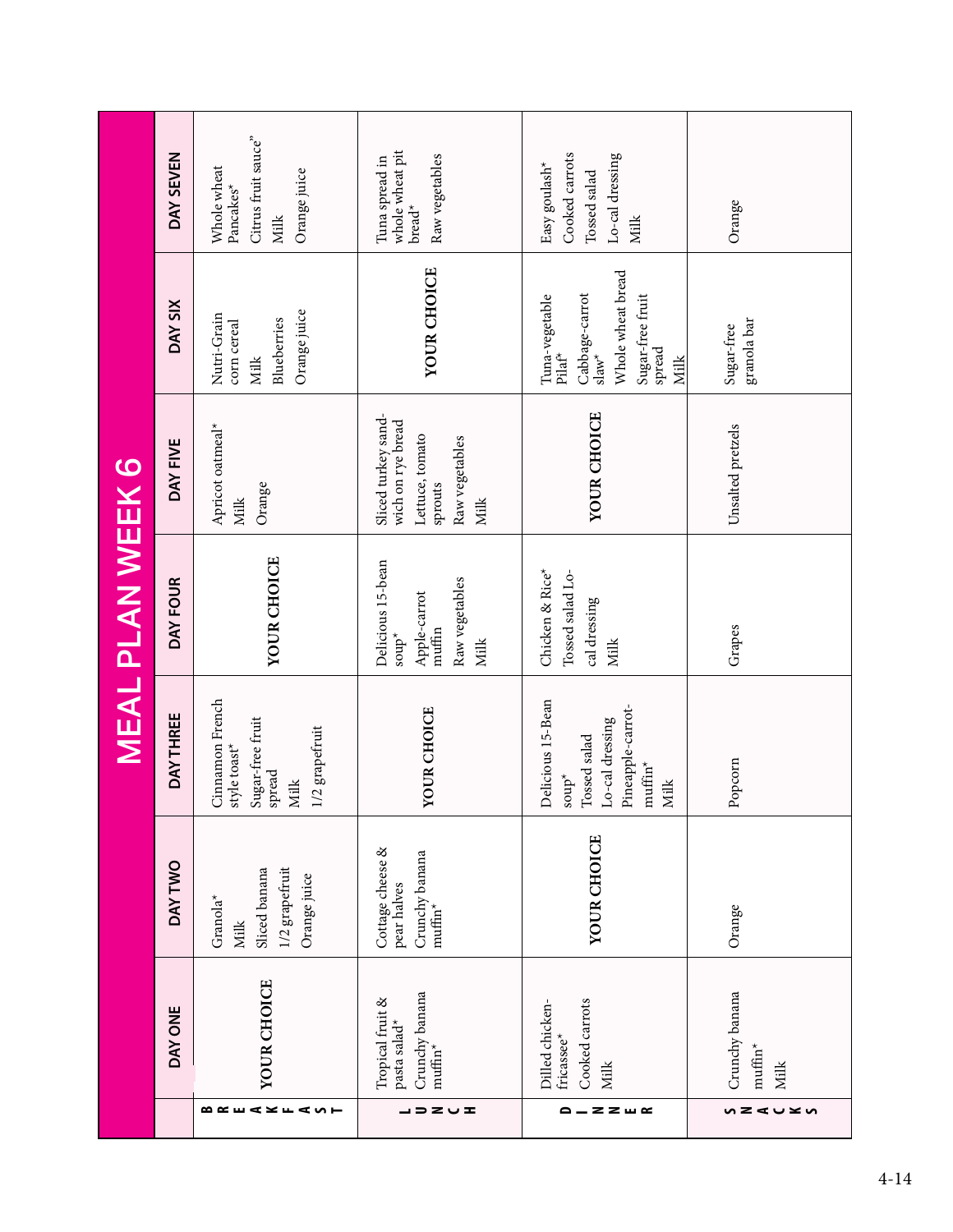## WEEK 6 SHOPPING LIST

### **Canned Goods Dairy**

- 1 16-oz. pear halves 1 dozen eggs
- 1 8-oz. crushed pineapple 1 lb. cottage cheese
- 1 16-oz. tomato sauce 1 gallon milk
- 1 28-oz. whole tomatoes 1 32 oz. plain yogurt
- 1 6-oz. water-pack tuna
- 1 -12-oz. water-pack tuna **Meat**
- 3 -10-oz. low salt chicken broth 8 chicken breasts

1 loaf whole wheat bread 6 oz. sliced turkey breast 1 load rye bread 1 pkg. whole wheat Pita Bread **Produce** 1 lb. whole wheat noodles 2 kiwi fruit 1 loaf whole wheat bread 3 bananas 1 lb. unsalted pretzels 2 large grapefruit 1 lb. whole wheat fusilli 2 lb. grapes 1 box dried onion soup mix 1 pineapple Grapenuts 3 oranges 2 lb. brown rice 1 cup strawberries 1 lb. Hursts 15-Bean Soup Mix 1 mango 2 lb. brown rice 1 container alfalfa sprouts 5 lb. whole wheat flour 1 head cabbage 1 lb. wheat germ 4 lbs. carrots

2 - 12-oz. apple juice concentrate 2 onions 4 - 12-oz. orange juice 1 - 12-oz. pineapple juice 2 green peppers 1 - 20-oz. broccoli 10 potatoes 1 - 20-oz. green beans 3 lbs. celery

1/4 lb. turkey/chicken ham **Grocery Items** 1 lb. ground turkey/chicken

1 bulb garlic **Frozen** 2 heads lettuce 2 bunches green onions

1 - 20-oz. peas

1 - 20-oz. spinach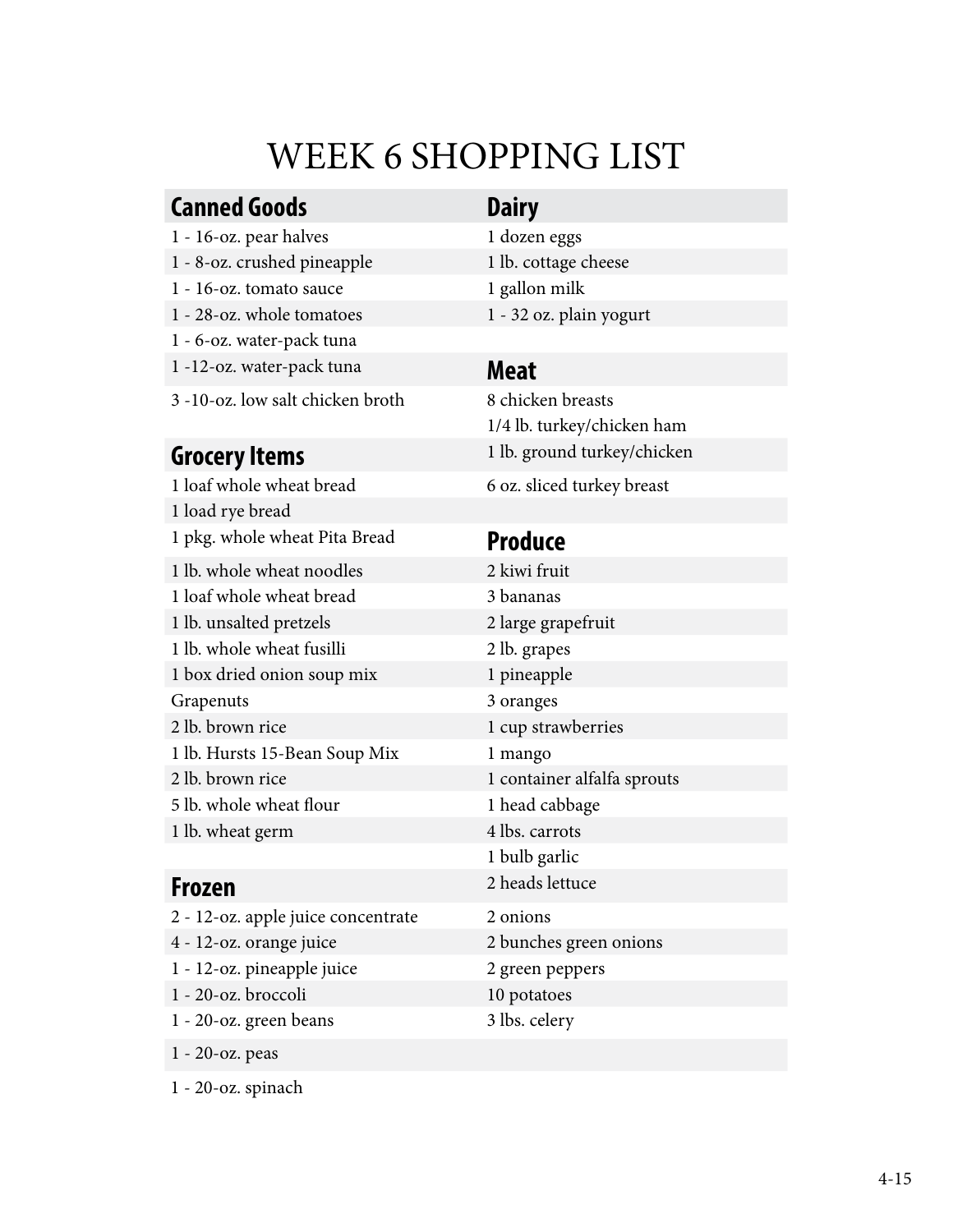|                         | DAY SEVEN     | YOUR CHOICE                                                                         | Tossed saladw/lo-<br>cal dressing<br>Burrito <sup>*</sup><br>Banana                        | Tossed salad w/lo-cal<br>Green beans<br>Chili skillet<br>dressing<br>$\mathbf{supper}^\star$<br>Banana<br>Milk | Carrot sticks    |
|-------------------------|---------------|-------------------------------------------------------------------------------------|--------------------------------------------------------------------------------------------|----------------------------------------------------------------------------------------------------------------|------------------|
|                         | DAY SIX       | Whole wheat toast<br>Orange juice<br>Blueberries<br>1T raisins<br>Oat bran<br>Milk  | YOUR CHOICE                                                                                | YOUR CHOICE                                                                                                    | Popcorn          |
|                         | DAY FIVE      | YOUR CHOICE                                                                         | Tossed salad w/lo-cal<br>Quick individual<br>dressing<br>Orange<br>$\mbox{pizzas}^{\star}$ | Sliced tomato<br>French bread<br>Chicken and<br>Sourdough<br>Noodles*<br>Spinach<br>Milk                       | Banana           |
| <b>MEAL PLAN WEEK 7</b> | DAY FOUR      | Apple oatmeal<br>Sliced banana<br>Orange juice<br>Cheerios<br>$muffin^*$<br>Milk    | YOUR CHOICE                                                                                | Halibut Steaks<br>Brown rice<br>$&$ lemon*<br>Milk<br>Peas<br>Yam                                              | Grapes           |
|                         | DAY THREE     | Nutri-Grain wheat<br>Sliced banana<br>Orange juice<br>cereal<br>Milk                | Ambrosia fruit cup*<br>Raw vegetables<br>Apple oatmeal<br>$\mathop{\rm mufin^{*}}$         | YOUR CHOICE                                                                                                    | Unsalted pretzel |
|                         | <b>DAYTWO</b> | YOUR CHOICE                                                                         | Slice whole wheat-<br>Raw vegetables<br>Bean stew <sup>*</sup><br>Orange<br>bread<br>Milk  | Hen on the Nest*<br>Tossed salad Lo-<br>Cooked carrots<br>cal dressing<br>Brown rice<br>Milk                   | Pineapple slices |
|                         | DAY ONE       | Whole wheat toast<br>Breakfast Shake*<br>Sugar-free fruit<br>Orange juice<br>spread | YOUR CHOICE                                                                                | Lo-cal dressing<br>Tossed salad<br>Baked hush<br>Bean Stew <sup>*</sup><br>puppies*<br>Milk                    | Orange           |
|                         |               | BREAKFAST                                                                           | ココヱぃェ                                                                                      | <b>ZZW</b>                                                                                                     | いこくしとい           |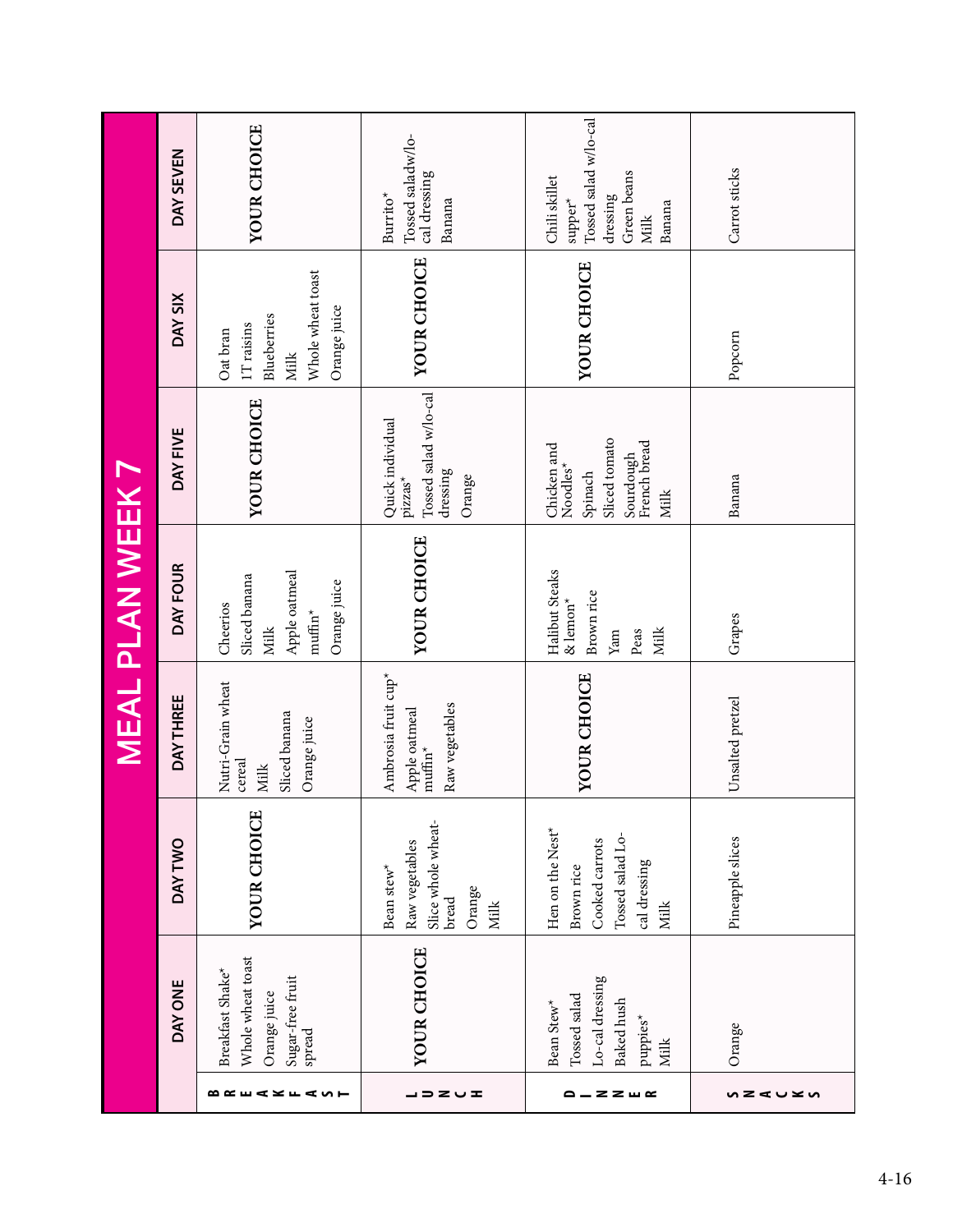## WEEK 7 SHOPPING LIST

### **Canned Goods**

1 - 8 oz. crushed pineapple

Smucker's Simply Fruit - any flavor

- 1 16 oz. whole tomatoes
- 1 6 oz. tomato paste
- 1 13 oz. pizza sauce
- 1 16 oz. refried beans
- 1 12-oz. evaporated milk
- 10-oz. low salt chicken broth
- 1 10-oz. Cream of Chicken soup
- 1 bottle lemon juice
- 1 bottle reduced calorie salad dressing 2 lb. halibut steaks

### **Grocery Items**

1 loaf whole wheat bread **Produce** 1 pkg. whole wheat English muffins 4 apples 1 pkg. whole wheat flour tortillas 6 bananas 1 pkg. whole wheat elbow macaroni 1 large grapefruit 1 lb. whole wheat or spinach noodles 1 lb. grapes 1 lb. dried mix beans 1 lemon 1 lb. unsalted pretzels 4 oranges 1 lb. dry mixed beans 4 lb. carrots 1 lb. whole wheat noodles 2 lb. celery 1 lb. whole wheat spaghetti 3 heads lettuce

- 1 12-oz. unsweetened apple juice 3 heads lettuce
- 2 12-oz. unsweetened orange juice 5 onions
- 1 12-oz. unsweetened pineapple juice 1 bunch green onions
- 
- 1 20-oz. green beans 2 large potatoes
- 
- $1 20 oz$ . spinach  $10$  dates

### **Dairy**

1 dozen eggs 1 lb. cottage cheese 1 gallon milk 3 - 8-oz. plain yogurt 1 - 32 oz. plain yogurt 1 lb. Mozzarella cheese

### **Meat**

- 7 chicken breasts
- 2 lb. ground turkey/chicken
- 

- 1/4 lb. mushrooms 3 onions **Frozen** 11 bunch green onions 1 - lb. blueberries 3 green peppers 1 - 20-oz. peas 3 tomatoes
	-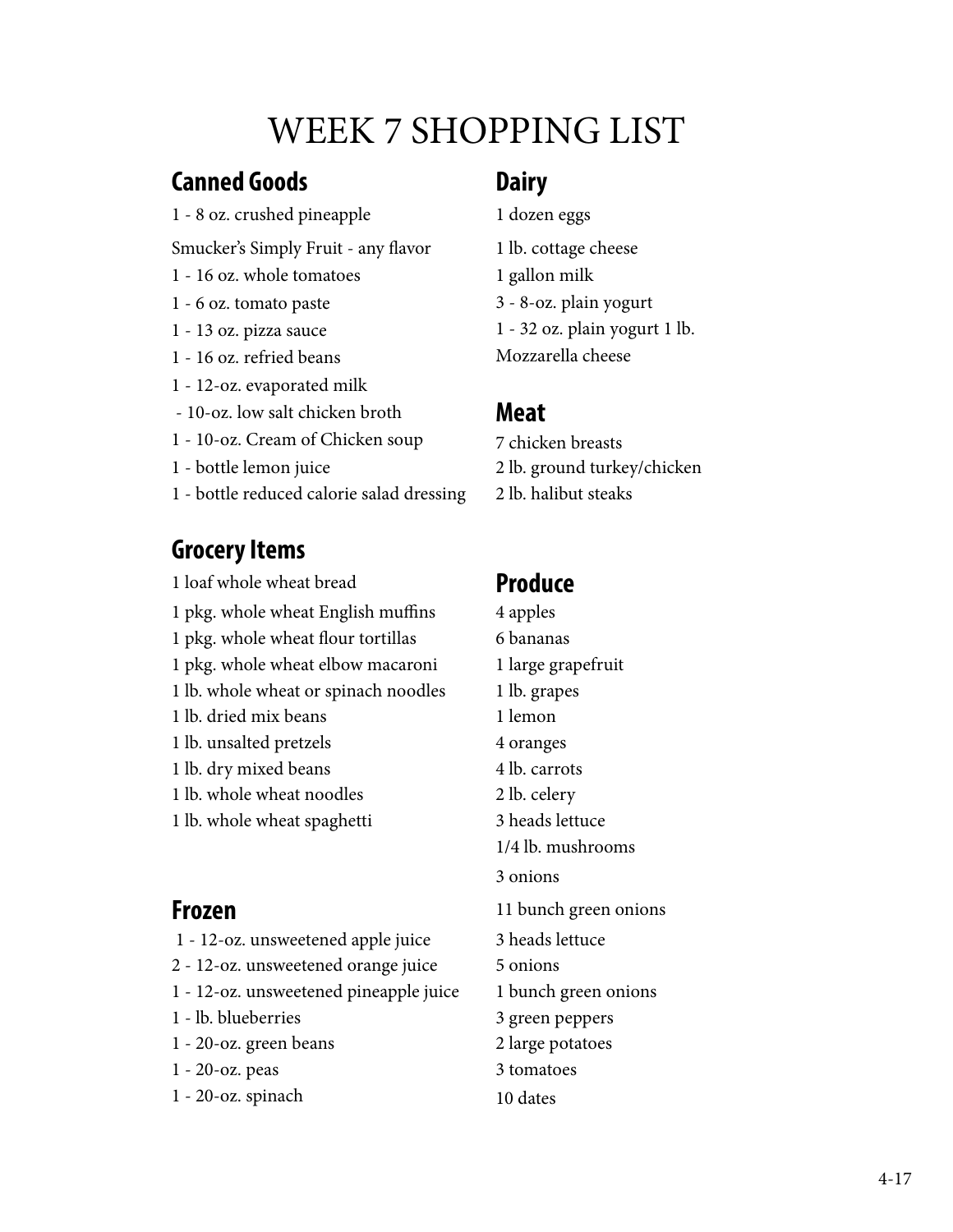|                         | DAY SEVEN     | Your Choice                                                                                                          | Cottage cheese &<br>peach halves<br>muffin $(2)^*$<br>Blueberry                                    | Your Choice                                                                                                                              | 1/2 grapefruit    |
|-------------------------|---------------|----------------------------------------------------------------------------------------------------------------------|----------------------------------------------------------------------------------------------------|------------------------------------------------------------------------------------------------------------------------------------------|-------------------|
|                         | DAY SIX       | Breakfast potatoes*<br>Pumpkin-raisin<br>1/2 grapefruit<br>$muffin^*$                                                | Your Choice                                                                                        | lo-cal dressing Baked<br>Chili Con Carne*<br>Tossed salad w/<br>hush puppies*<br>Milk                                                    | Unsalted pretzels |
|                         | DAY FIVE      | Your Choice                                                                                                          | Minestrone soup <sup>*</sup><br>Unsalted pretzels<br>Pumpkin-raisin<br>$muffin^*$<br>Melon<br>Milk | Lemon basis chicken*<br>Tossed salad w/lo-cal<br>Baked potato (bake<br>extra for breakfast)<br>dressing<br>Broccoli<br>Milk              | Orange            |
| <b>MEAL PLAN WEEK 8</b> | DAY FOUR      | Whole wheat English<br>Sugar-free fruit<br>Fruit yogurt*<br>Orange juice<br>$\mathop{\rm multim}\nolimits$<br>spread | Your Choice                                                                                        | Your Choice                                                                                                                              | Your Choice       |
|                         | DAY THREE     | Your Choice                                                                                                          | breast on rye bread<br>Lettuce, tomato<br>Raw vegetable<br>Sliced turkey<br>sprouts<br>Milk        | Your Choice                                                                                                                              | Orange            |
|                         | <b>DAYTWO</b> | Crunchy banana<br>muffin*<br>Sliced banana<br>1/2 grapefruit<br>Grapenuts<br><b>Milk</b>                             | Your Choice                                                                                        | Tossed salad w/lo-cal<br>Enchilada casserole*<br>dressing<br>Milk<br>Peas                                                                | Popcorn           |
|                         | DAY ONE       | Your Choice                                                                                                          | Chicken spread in<br>whole wheat pita<br>Sliced cucumber<br>Lettuce<br>Tomato<br>Grapes<br>Milk    | whole wheat spaghetti <sup>*</sup><br>Tossed salad/w lo-cal<br>Spaghetti sauce on<br>Cooked zucchini<br>French bread<br>dressing<br>Milk | Grapes            |
|                         |               | BREAKFAST                                                                                                            | ココヱぃェ                                                                                              | <b>a_zz</b> w∝                                                                                                                           | ぃ౽⋖∪≍ぃ            |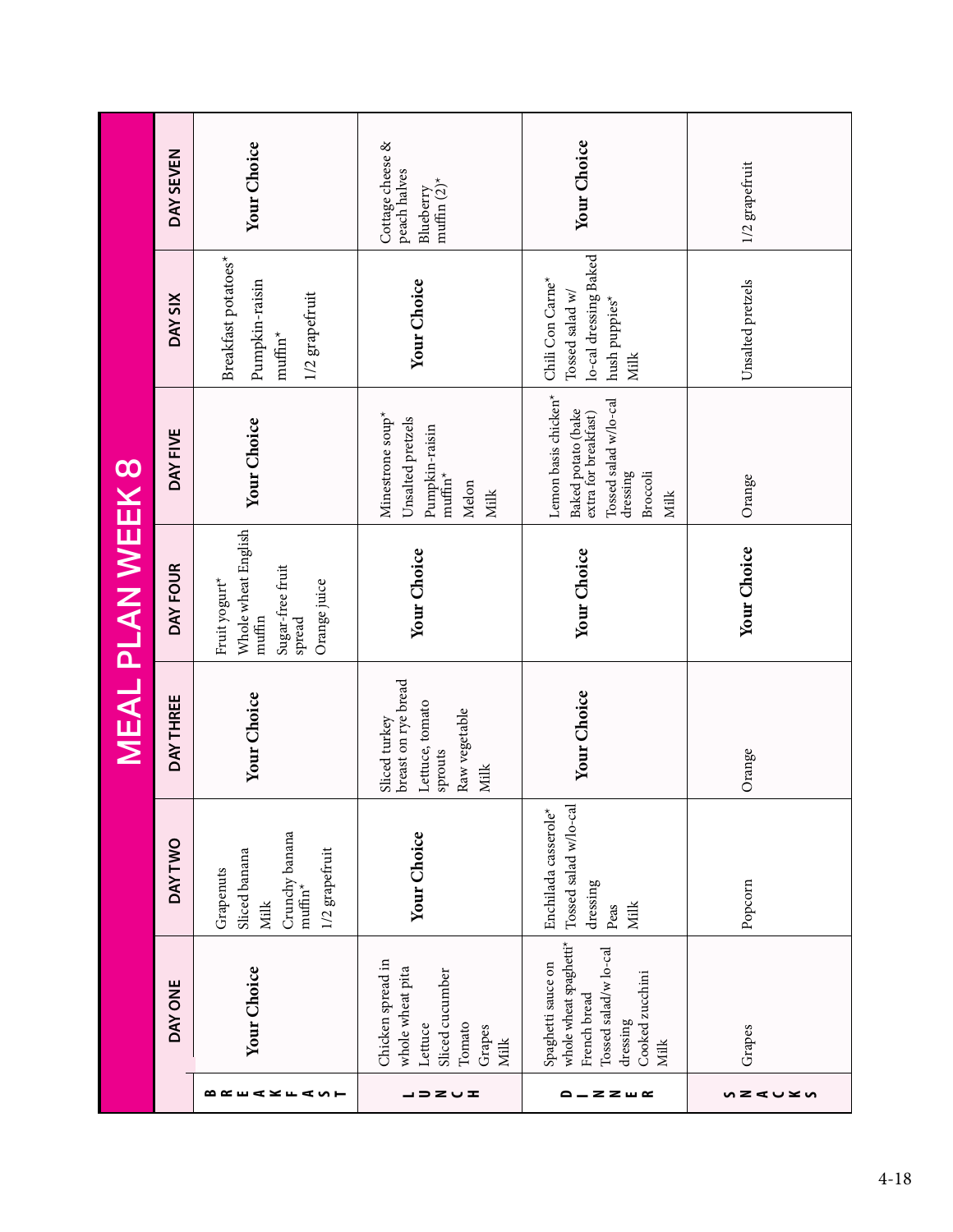## WEEK 8 SHOPPING LIST

### **Canned Goods**

- 1 8 oz. crushed pineapple
- 1 16 oz. crushed pineapple
- 1 16 oz. pumpkin
- 1 16-oz. whole tomatoes
- 2 28-oz. whole tomatoes
- 1 8-oz. tomato sauce
- 1 16-oz. tomato sauce
- 2 6-oz. tomato paste
- 2 15-oz. pinto beans
- 1 15-oz. kidney beans
- 1 15-oz. garbanzo beans
- 1 16-oz. no salt green beans
- 1 12-oz. evaporated milk

### **Grocery Items**

Sour dough French bread 1 loaf whole wheat bread 1 pkg. whole wheat Pita bread 1 pkg. com tortillas 1 lb. whole wheat spaghetti 1 lb. whole wheat macaroni 1 lb. unsalted pretzels 5 lb. whole wheat flour 1 cylinder rolled oats Grapenuts

### **Frozen**

- 1 12-oz. unsweetened apple juice
- 2 12-oz. unsweetened orange juice
- 1 12-oz. unsweetened pineapple juice
- 1 20-oz. peas
- 1 20-oz. spinach
- 3 20 oz. peas

### **Dairy**

- 1 dozen eggs
- 1 lb. cottage cheese
- 1 gallon milk
- 2 8-oz. plain yogurt

### **Meat**

- 6 oz. sliced turkey 2 chicken breasts 1 lb. ground turkey/chicken
- **Produce**
- 1 apple 5 bananas 3 large grapefruit 1 lb. grapes 1 cup strawberries 4 lb. carrots 2 lb. celery 3 heads lettuce 1/4 lb. mushrooms 1 container alfalfa sprouts 1 head cabbage 2 lb. carrots 2 lb. celery 1 bulb garlic 3 heads lettuce 6 onions 1 bunch green onions 2 green peppers 6 potatoes 1 large tomato 10 dates 1 sprig garlic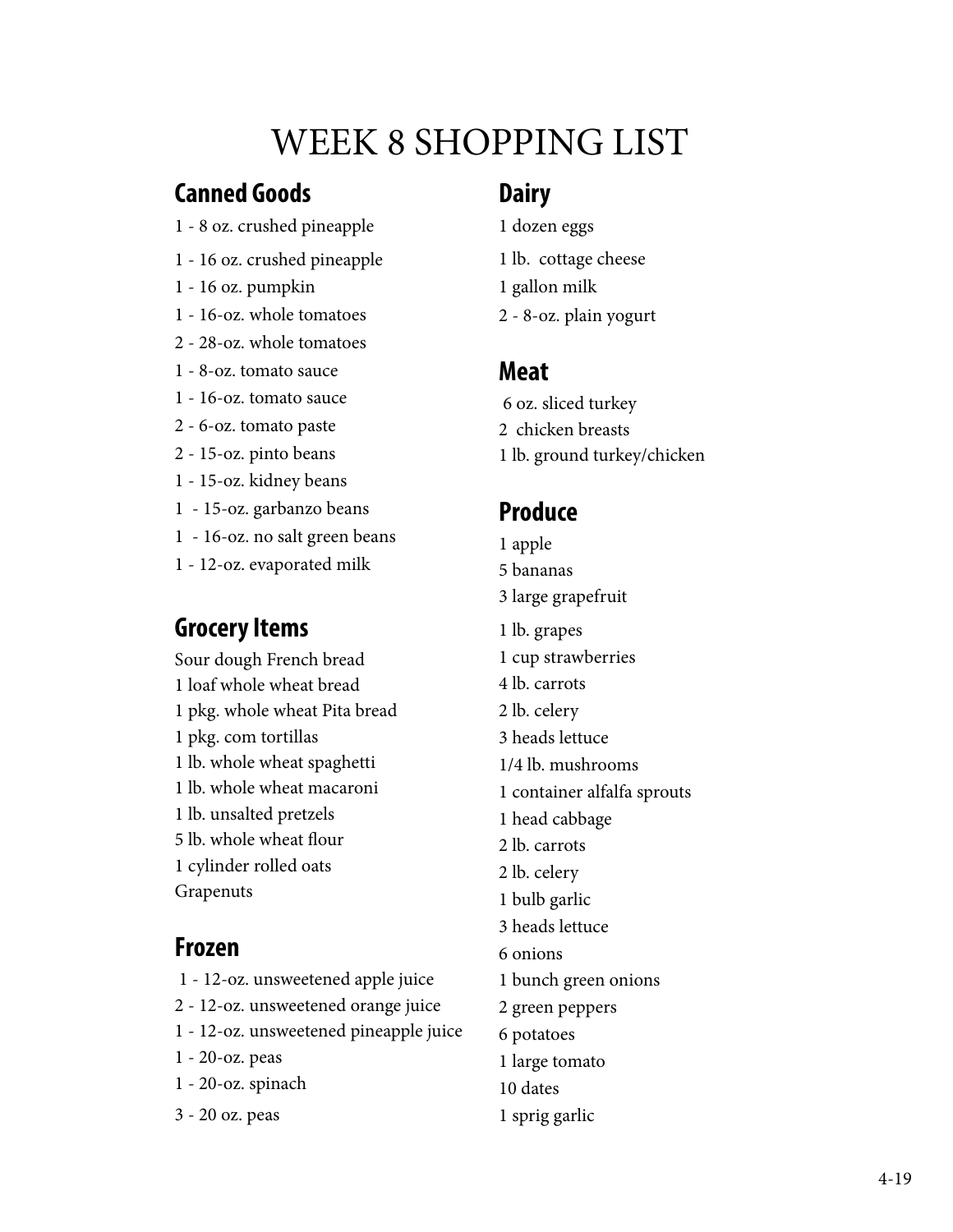|                         | DAY SEVEN     | Your Choice                                                                     | Cottage cheese &<br>peach halves<br>muffin $(2)^*$<br>Blueberry                              | Your Choice                                                                                                      | Pineapple slices                                     |
|-------------------------|---------------|---------------------------------------------------------------------------------|----------------------------------------------------------------------------------------------|------------------------------------------------------------------------------------------------------------------|------------------------------------------------------|
|                         | DAY SIX       | Shredded Wheat<br>Sliced banana<br>Orange juice<br>Milk                         | Your Choice                                                                                  | Sliced tomato<br>Sourdough<br>French bread<br>Chicken and<br>Noodles*<br>Spinach<br>Milk                         | Whole wheat bagel<br>with sugar-free<br>fruit spread |
|                         | DAY FIVE      | Your Choice                                                                     | Pineapple-carrot<br>Raw vegetables<br>Fruited rice<br>$muffn^*$<br>salad*<br>Milk            | Your Choice                                                                                                      | Your Choice                                          |
| <b>MEAL PLAN WEEK 9</b> | DAY FOUR      | Crunchy banana<br>muffin* Orange<br>Sliced banana<br>Grapenuts<br>Milk<br>juice | Your Choice                                                                                  | Tossed salad $\mathsf{w}/$<br>lo-cal dressing<br>15-bean soup*<br>Delicious<br>Blueberry<br>$muffin^*$<br>Orange | Popcorn                                              |
|                         | DAY THREE     | Your Choice                                                                     | Crunchy banana<br>& pasta salad*<br>Tropical fruit<br>$\mathop{\rm mult\,}\nolimits^{\star}$ | Your Choice                                                                                                      | Your Choice                                          |
|                         | <b>DAYTWO</b> | Apple pancakes*<br>Apple syrup*<br>Orange juice                                 | Your Choice                                                                                  | Your Choice                                                                                                      | Banana                                               |
|                         | DAY ONE       | Your Choice                                                                     | Your Choice                                                                                  | Tossed salad w/lo-<br>Cooked carrots<br>Easy goulash*<br>cal dressing<br>Milk<br>Peas                            | Popcorn<br>Apple                                     |
|                         |               | <b>△∝⊞⊄≍⊤</b><br>⋖ທ⊢                                                            | ヱ∪ェ<br>∍                                                                                     | <b>ZZW</b> ~<br>٥                                                                                                | ぃヱ๔∪⊻ぃ                                               |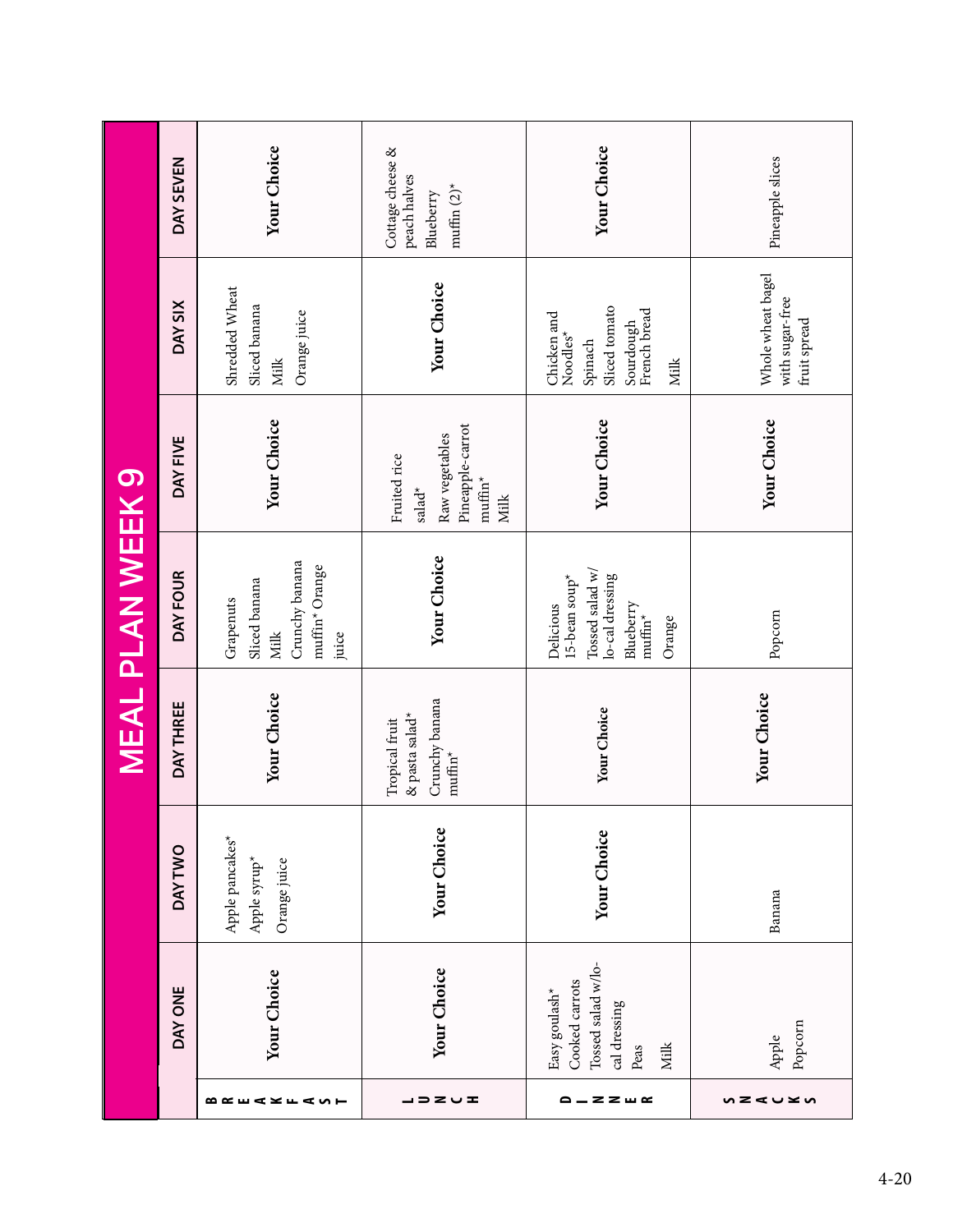## WEEK 9 SHOPPING LIST

### **Canned Goods**

Smucker's Simply Fruit - any flavor

- 1 16-oz. creamed com
- 1 30-oz. tomato puree
- 1 6-oz. tomato paste
- 1 16-oz. no salt green beans
- 1 6-oz. water-pack tuna
- 5 10-oz. low salt chicken broth

### **Grocery Items**

1 loaf whole wheat bread 1 lb. whole wheat spaghetti 1 pkg. whole wheat Pita bread 1 pkg. com tortillas 1 lb. whole wheat fusilli

### **Frozen**

- 1 12-oz. unsweetened apple juice 2 - 12-oz. unsweetened orange juice 1 - 20-oz. broccoli 1 - 20-oz. green beans
- 1 20-oz. peas

### **Dairy**

1 dozen eggs 1 gallon milk 2 - 8-oz. plain yogurt 1 - 20-oz. spinach 3 - 20 oz. peas 1 sprig garlic

### **Meat**

9 chicken breasts

2 lb. halibut

### **Produce**

4 apples 5 bananas 2 kiwi fruit 1 mango 2 oranges 1 pineapple 1 cup strawberries 1 container alfalfa sprouts 3 lb. carrots 1 lb. celery 1 bulb garlic 1 head lettuce 1/4 lb. mushrooms 1 onion 1 green pepper 4 potatoes 11 lb. small new potatoes

10 dates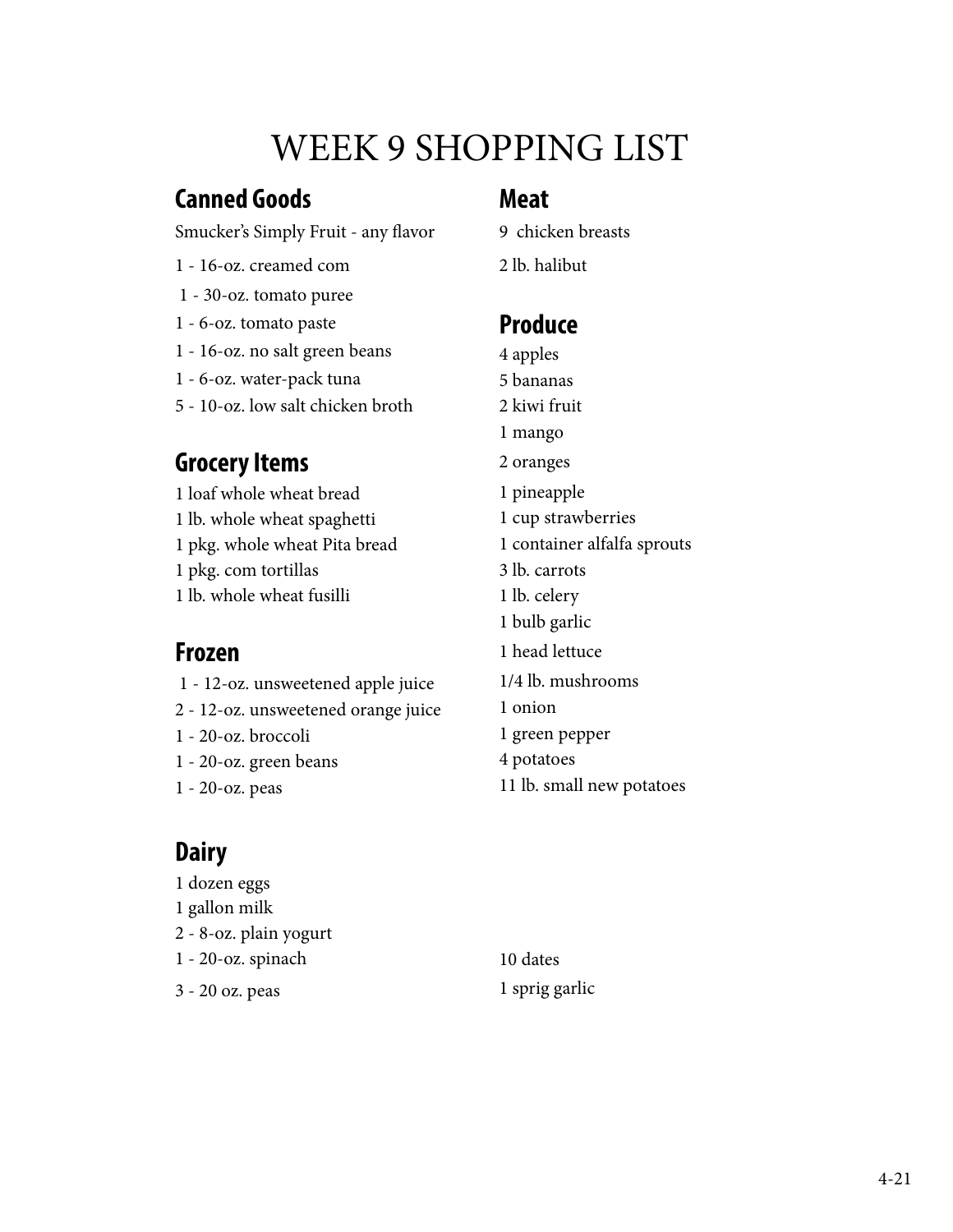|                          | DAY SEVEN     | Your Choice                                                                     | Cottage cheese &<br>peach halves<br>muffin $(2)^*$<br>Blueberry                                | Your Choice                                                                                                      | Pineapple slices |
|--------------------------|---------------|---------------------------------------------------------------------------------|------------------------------------------------------------------------------------------------|------------------------------------------------------------------------------------------------------------------|------------------|
|                          | DAY SIX       | Apricot oatmeal*<br>Orange juice<br>Milk                                        | Your Choice                                                                                    | Whole wheat bread<br>Chicken and Rice*<br>Tossed salad w/<br>lo-cal dressing<br>No-sugar fruit<br>spread<br>Milk | Your Choice      |
|                          | DAY FIVE      | Your Choice                                                                     | Lettuce, tomato<br>Raw vegetable<br>breast on rye<br>Sliced turkey<br>sprouts<br>bread<br>Milk | Your Choice                                                                                                      | Banana           |
| <b>MEAL PLAN WEEK 10</b> | DAY FOUR      | Your Choice                                                                     | Your Choice                                                                                    | Tossed salad w/lo-<br>Spaghetti Pie <sup>*</sup><br>French bread<br>cal dressing<br>Sourdough<br>Milk<br>Peas    | Your Choice      |
|                          | DAY THREE     | Your Choice                                                                     | Pineapple-carrot-<br>muffin*<br>Chicken & corn-<br>Raw vegetables<br>${\sf sup}^{\star}$       | Your Choice                                                                                                      | Orange           |
|                          | <b>DAYTWO</b> | Cinnamon French<br>Sugar-free fruit<br>1/2 grapefruit<br>style toast*<br>spread | Your Choice                                                                                    | Your Choice                                                                                                      | Your Choice      |
|                          | DAY ONE       | Your Choice                                                                     | Fruited rice salad*<br>Pineapple-carro-<br>muffin*<br>Raw vegetables<br><b>Milk</b>            | Your Choice                                                                                                      | Popcorn          |
|                          |               | ⋖≚≖<br>40F<br>๛∝๛                                                               | ココヱぃェ                                                                                          | <b>ZZW</b><br>٥                                                                                                  | ぃヱ๔∪⊻ぃ           |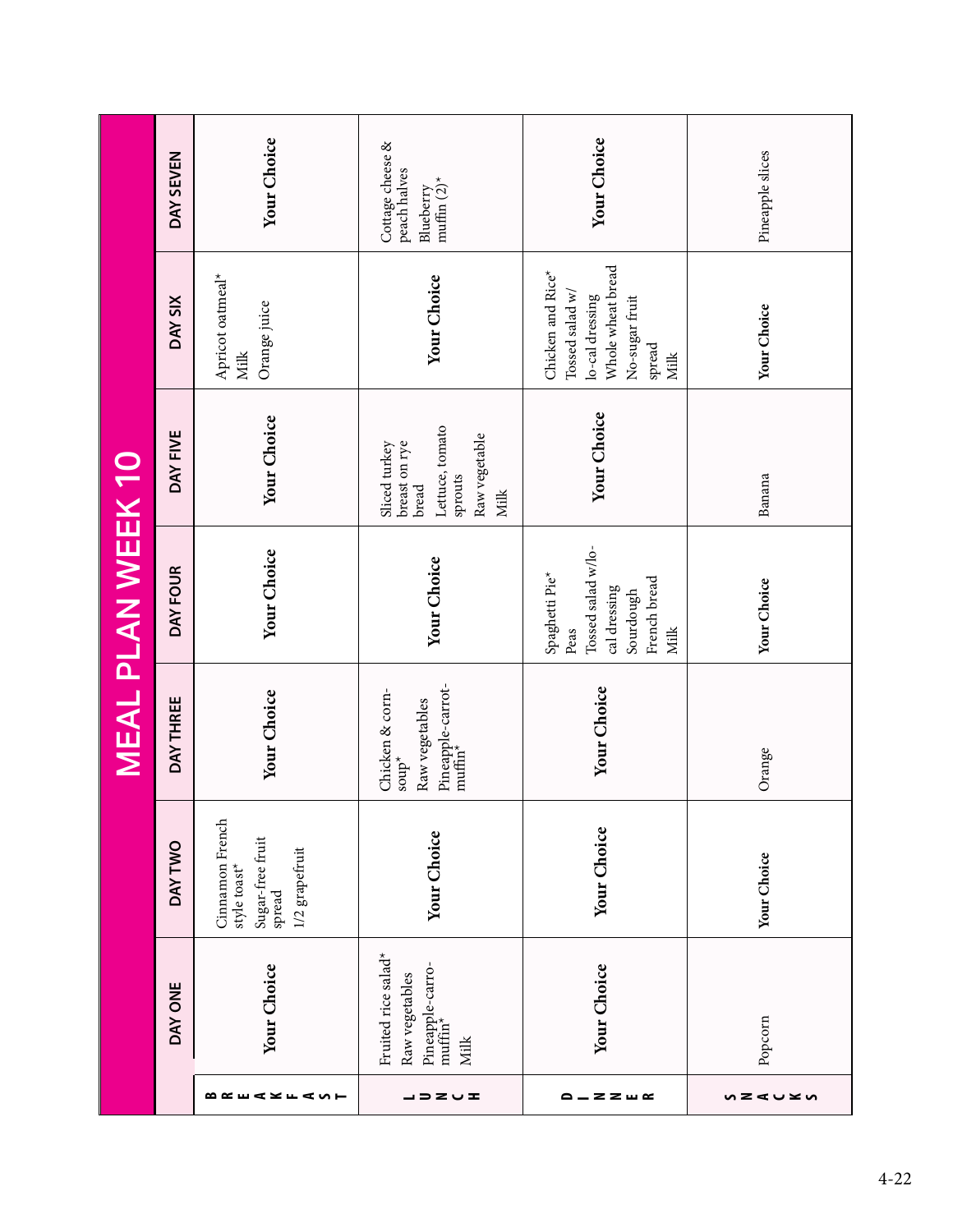## WEEK 10 SHOPPING LIST

### **Canned Goods**

- 2 16-oz. crushed pineapple
- 2 16-oz. whole tomatoes
- 1 6-oz. tomato paste
- 1 12-oz. water-pack tuna
- 1 2-oz. diced pimento "
- 4 10-oz. low salt chicken broth

### **Grocery Items**

### 1 loaf French bread

- 1 loaf whole wheat bread
- 1 loaf rye bread
- 1 pkg. whole wheat English muffins
- 1 lb. whole wheat or vegetable noodle
- 1 lb. whole wheat spaghetti
- 1 lb. unsalted pretzels

### **Frozen**

### 1 - 12-oz. unsweetened apple juice

- 2 12-oz. unsweetened orange juice
- 1 20-oz. mixed vegetables
- 2 20-oz. peas

### **Dairy**

1 dozen eggs 1 lb. cottage cheese 2 - 8-oz. plain yogurt 1/2 gallon milk 1 - 20-oz. spinach 3 - 20 oz. peas 1 sprig garlic

### **Meat**

1/2 lb. ground turkey/chicken 6 oz. sliced turkey 1/2 lb. lean ground beef 3 chicken breasts 2 cups crab meat

### **Produce**

- 2 bananas
- 1 large grapefruit
- 1 lb. grapes
- 1 favorite melon
- 1 orange
- 1 container alfalfa sprouts
- 2 heads cabbage
- 2 lb. celery
- 1 cucumber
- 1 bulb garlic
- 2 heads lettuce
- 1 onion
- 1 bunch green onions
- 1 green pepper
- 4 tomatoes

10 dates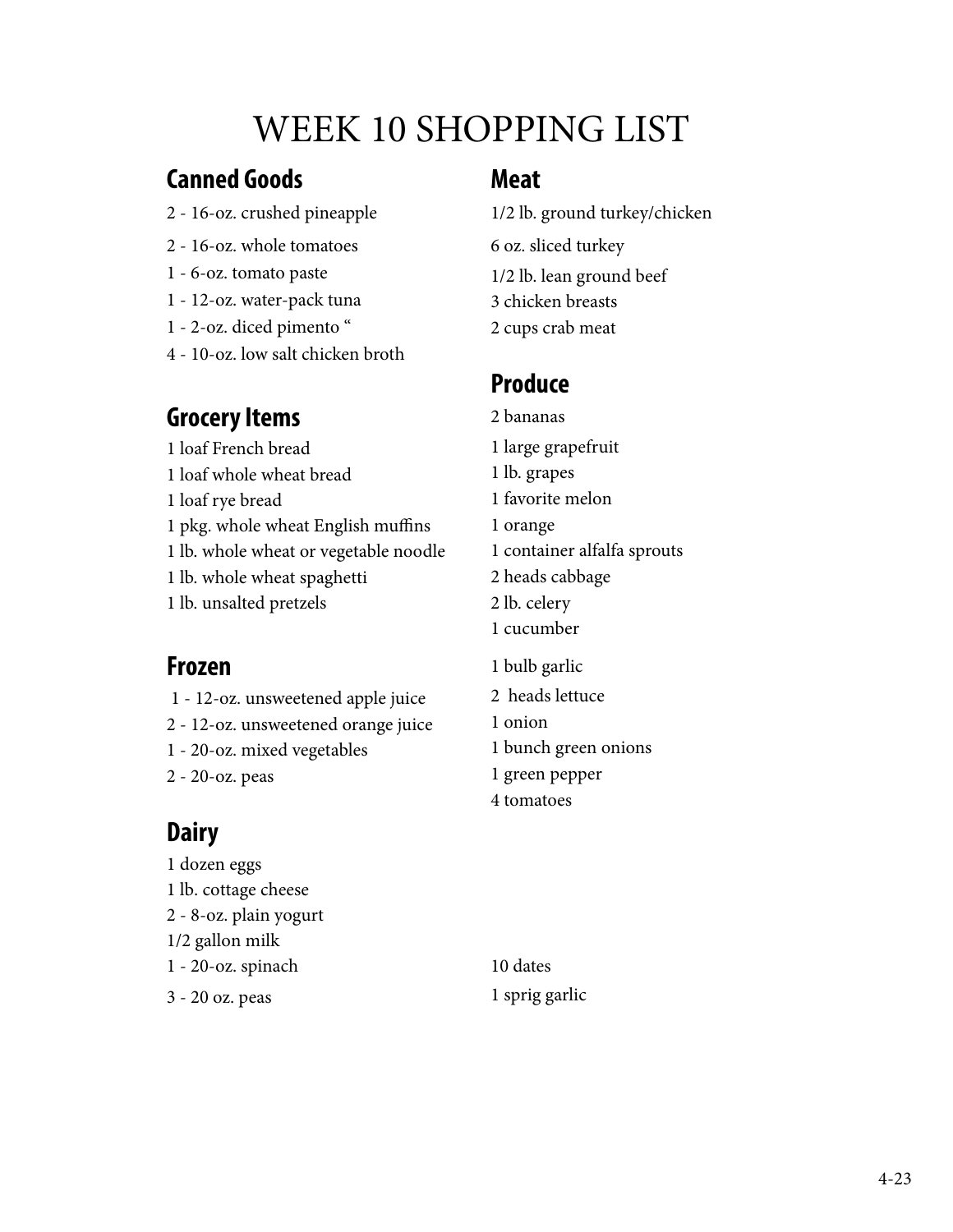|                      |             |               |                                                      | <b>MEAL PLAN WEEK 11</b>                                                                                      |             |                                                         |                                                                                                                 |
|----------------------|-------------|---------------|------------------------------------------------------|---------------------------------------------------------------------------------------------------------------|-------------|---------------------------------------------------------|-----------------------------------------------------------------------------------------------------------------|
|                      | DAY ONE     | <b>DAYTWO</b> | DAY THREE                                            | DAY FOUR                                                                                                      | DAY FIVE    | DAY SIX                                                 | DAY SEVEN                                                                                                       |
| <b>BREAKFA</b><br>∽⊢ | Your Choice | Your Choice   | Your Choice                                          | Your Choice                                                                                                   | Your Choice | Shredded Wheat<br>Sliced banana<br>Orange juice<br>Milk | Your Choice                                                                                                     |
| ココヱぃェ                | Your Choice | Your Choice   | Blueberry muffin*<br>Cottage cheese*<br>Peach halves | Your Choice                                                                                                   | Your Choice | Your Choice                                             | sandwich on whole<br>Unsalted pretzels<br>Lettuce, tomato,<br>Sliced turkey<br>wheat bread<br>sprouts<br>Banana |
| <b>a_zz</b> w∝       | Your Choice |               | Your Choice                                          | Tossed salad w/<br>lo-cal dressing<br>Spaghetti Pie <sup>*</sup><br>French bread<br>Sourdough<br>Peas<br>Milk | Your Choice | Your Choice                                             | Your Choice                                                                                                     |
| ぃ౽⋖∪≍ぃ               | Your Choice | Popcorn       | Your Choice                                          | Orange                                                                                                        | Your Choice | Your Choice                                             | Pineapple slices                                                                                                |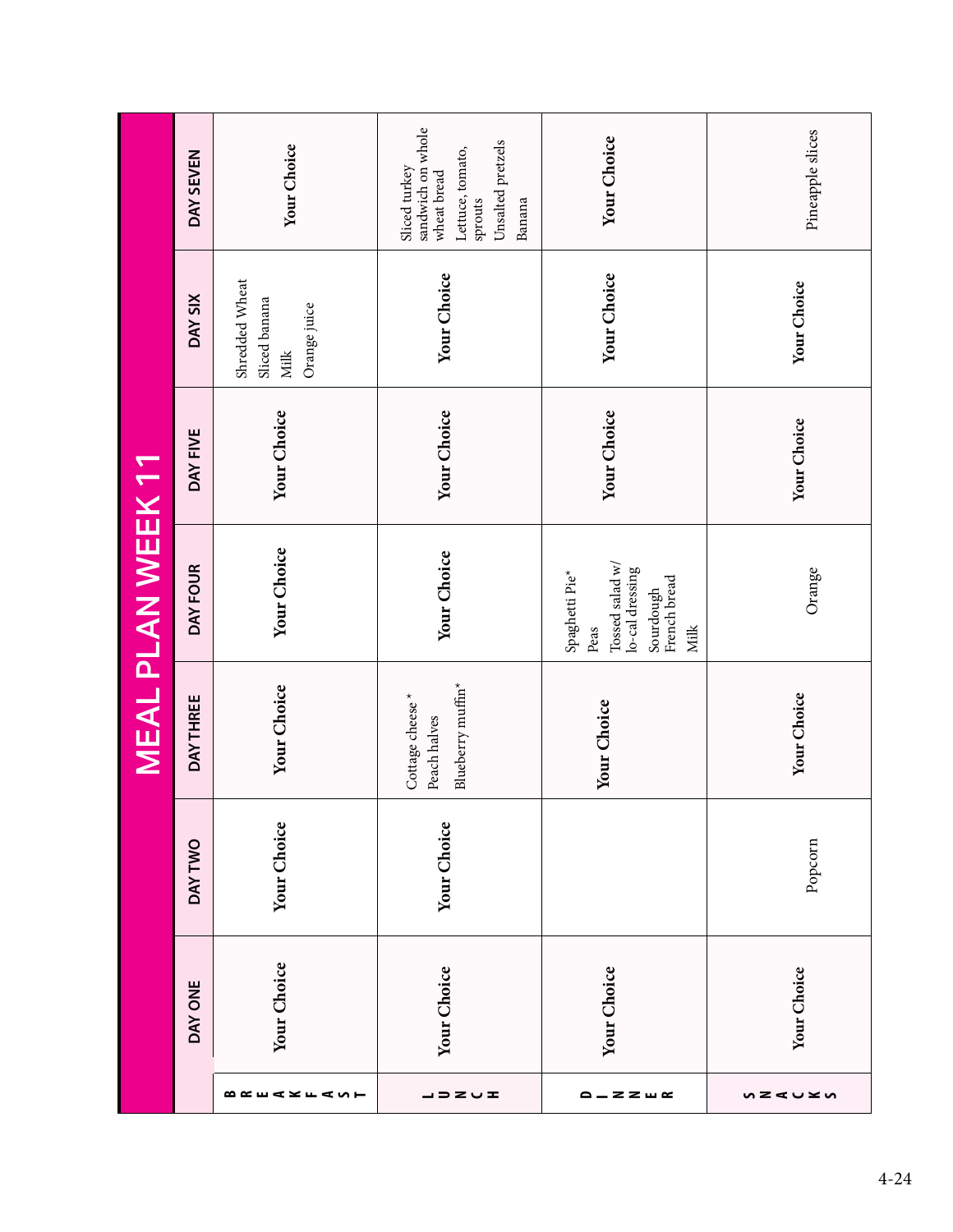## WEEK 11 SHOPPING LIST

### **Canned Goods**

- 2 16-oz. crushed pineapple
- 1 16-oz. unsweetened peach slices
- Smucker's Simply Fruit any flavor
- 4 10-oz. low salt chicken broth

### **Grocery Items**

1 pkg. whole wheat Hoagie buns 1 loaf whole wheat bread 1 lb. unsalted pretzels

### **Frozen**

 1 - 12-oz. unsweetened apple juice 2 - 12-oz. unsweetened orange juice 1 lb. blueberries

### **Dairy**

1 dozen eggs 1 lb. cottage cheese 2 - 8-oz. plain yogurt 1/2 gallon milk 3 - 20 oz. peas 1 sprig garlic

### **Meat**

4 chicken breasts

1/4 lb. shrimp

### **Produce**

2 bananas

1 apple

1 orange

- 1 cup strawberries
- 8 carrots
- 1 lb. celery
- 1 head lettuce
- 1 onion
- 1 bunch green onions
- 1 green pepper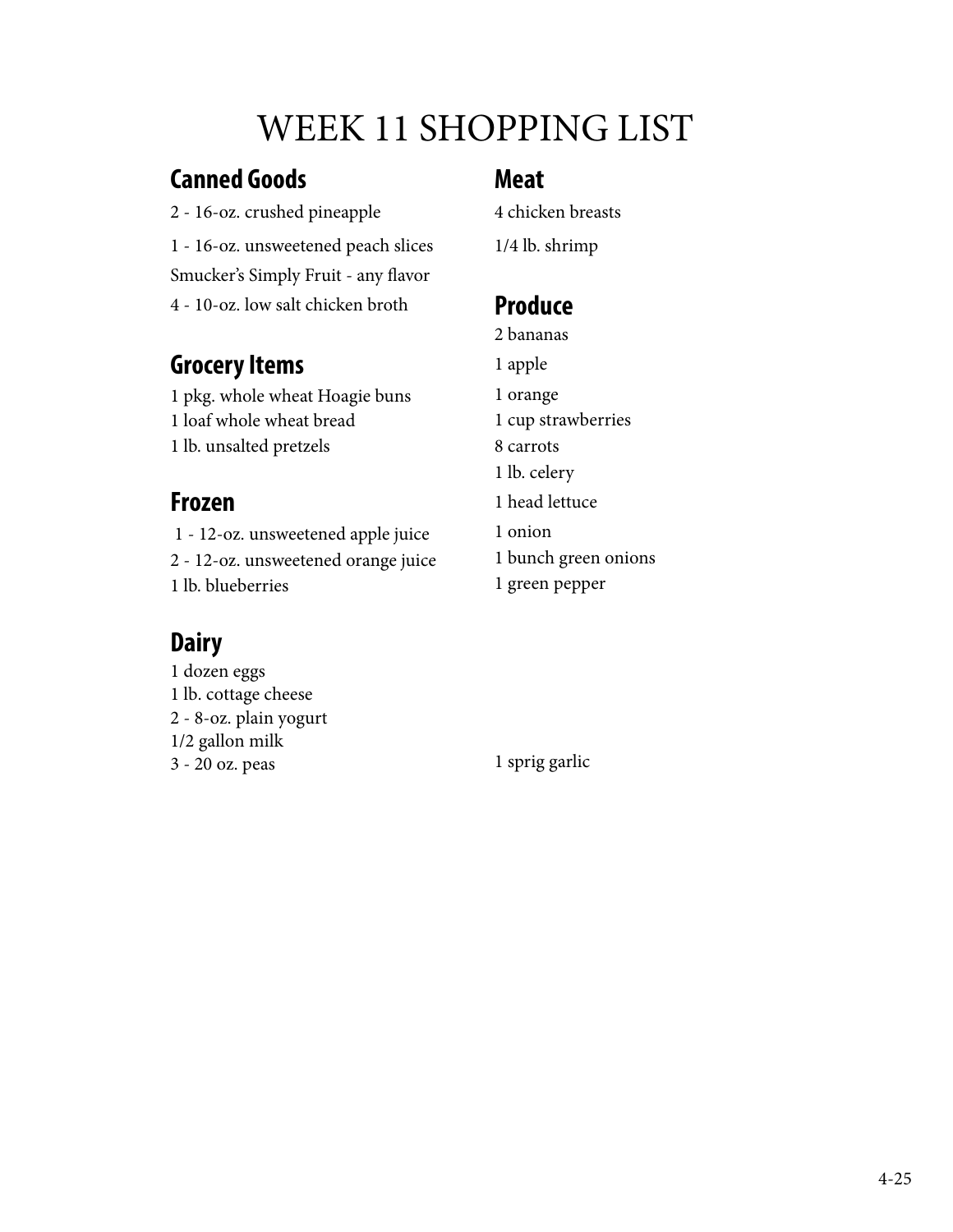|                                                                                                       |                                                                                 |             | <b>MEAL PLAN WEEK 12</b>                                                                             |                                                                            |             |             |
|-------------------------------------------------------------------------------------------------------|---------------------------------------------------------------------------------|-------------|------------------------------------------------------------------------------------------------------|----------------------------------------------------------------------------|-------------|-------------|
| DAY ONE                                                                                               | <b>DAYTWO</b>                                                                   | DAY THREE   | DAY FOUR                                                                                             | DAY FIVE                                                                   | DAY SIX     | DAY SEVEN   |
| Your Choice                                                                                           | Cinnamon French<br>Sugar-free fruit<br>1/2 grapefruit<br>style toast*<br>spread | Your Choice | Your Choice                                                                                          | Your Choice                                                                | Your Choice | Your Choice |
| sandwich on whole<br>Unsalted pretzels<br>Lettuce, tomato,<br>Sliced turkey<br>wheat bread<br>sprouts | Your Choice                                                                     | Your Choice | Pineapple-carrot<br>Chicken & corn<br>Raw vegetables<br>$muffin^*$<br>Grapes<br>$\mathsf{sup}^\star$ | Your Choice                                                                | Your Choice | Your Choice |
| Tossed salad w/lo-<br>Cooked carrots<br>Easy goulash*<br>cal dressing<br>Milk<br>Peas                 | Your Choice                                                                     | Your Choice | Your Choice                                                                                          | Enchilada casserole*<br>Tossed salad w/lo-<br>cal dressing<br>Milk<br>Peas | Your Choice | Your Choice |
| Orange                                                                                                | Your Choice                                                                     | Your Choice | Apple                                                                                                | Your Choice                                                                | Your Choice | Your Choice |